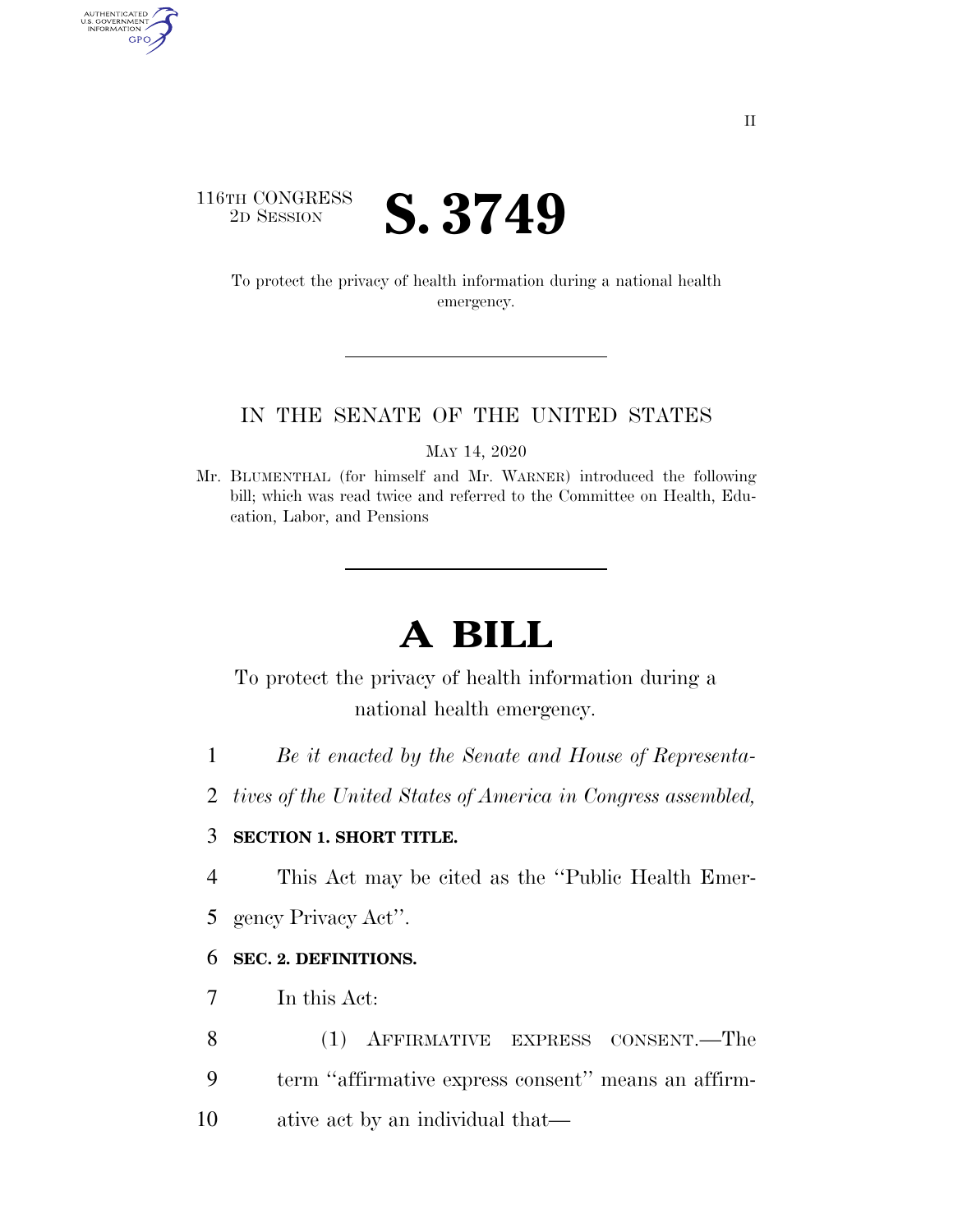| $\mathbf{1}$   | (A) clearly and conspicuously commu-               |
|----------------|----------------------------------------------------|
| $\overline{2}$ | nicates the individual's authorization of an act   |
| 3              | or practice;                                       |
| $\overline{4}$ | (B) is made in the absence of any mecha-           |
| 5              | nism in the user interface that has the purpose    |
| 6              | or substantial effect of obscuring, subverting, or |
| 7              | impairing decision making or choice to obtain      |
| 8              | consent; and                                       |
| 9              | (C) cannot be inferred from inaction.              |
| 10             | (2) COLLECT.—The term "collect", with re-          |
| 11             | spect to emergency health data, means obtaining in |
| 12             | any manner by a covered organization.              |
| 13             | (3) COMMISSION.—The term "Commission"              |
| 14             | means the Federal Trade Commission.                |
| 15             | (4) COVERED ORGANIZATION.                          |
| 16             | (A) IN GENERAL.—The term "covered or-              |
| 17             | ganization" means any person (including a gov-     |
| 18             | ernment entity)—                                   |
| 19             | (i) that collects, uses, or discloses              |
| 20             | emergency health data electronically or            |
| 21             | through communication by wire or radio;            |
| 22             | <b>or</b>                                          |
| 23             | (ii) that develops or operates a                   |
| 24             | website, web application, mobile applica-          |
| 25             | tion, mobile operating system feature, or          |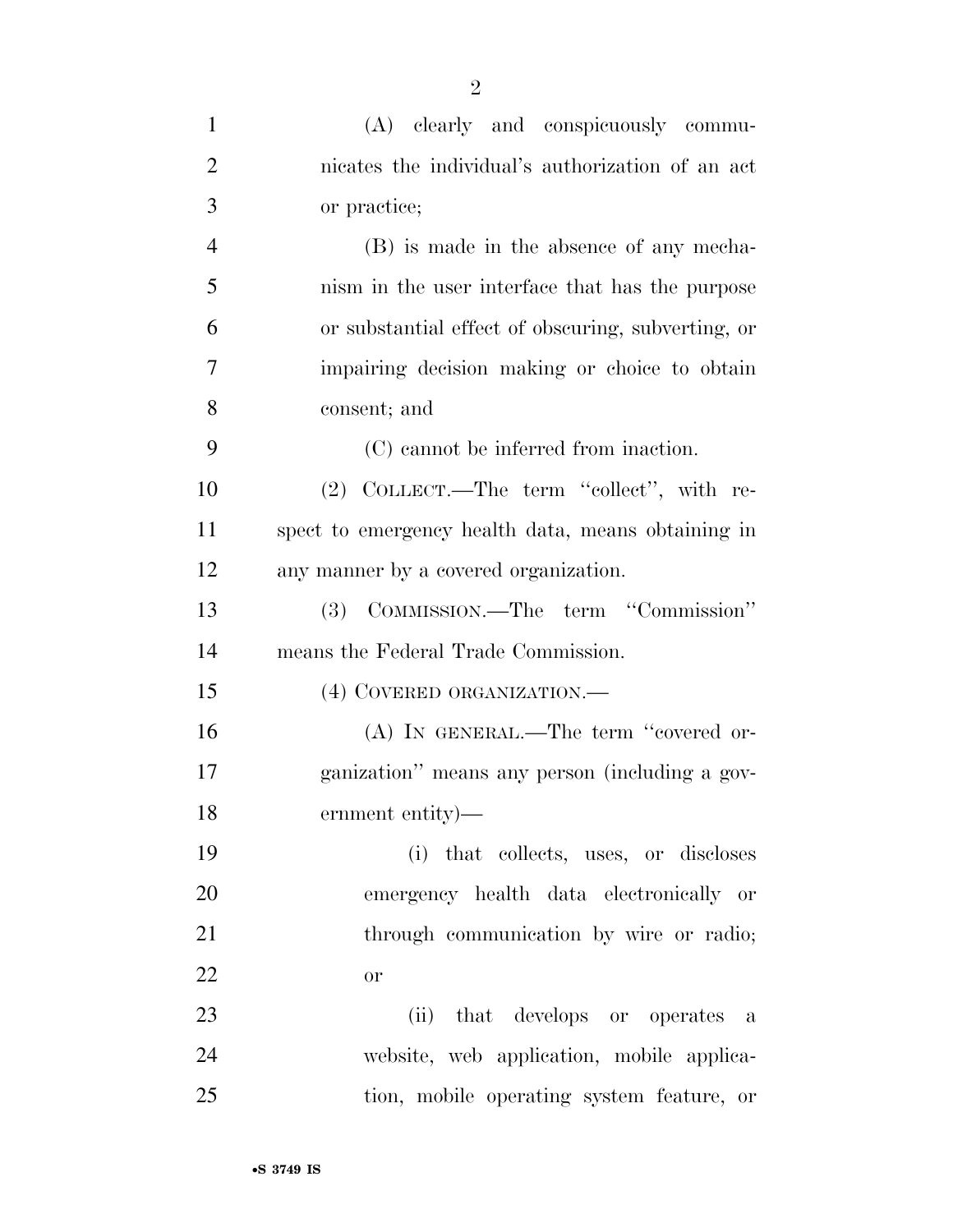| $\mathbf{1}$   | smart device application for the purpose of              |
|----------------|----------------------------------------------------------|
| $\overline{2}$ | tracking, screening, monitoring, contact                 |
| 3              | tracing, or mitigation, or otherwise re-                 |
| $\overline{4}$ | sponding to the COVID-19 public health                   |
| 5              | emergency.                                               |
| 6              | (B) EXCLUSIONS.—The term "covered or-                    |
| 7              | ganization" does not include—                            |
| 8              | (i) a health care provider;                              |
| 9              | (ii) a person engaged in a de minimis                    |
| 10             | collection or processing of emergency                    |
| 11             | health data;                                             |
| 12             | (iii) a service provider;                                |
| 13             | (iv) a person acting in their individual                 |
| 14             | or household capacity; or                                |
| 15             | (v) a public health authority.                           |
| 16             | (5) DEMOGRAPHIC DATA.—The term "demo-                    |
| 17             | graphic data" means information relating to the ac-      |
| 18             | tual or perceived race, color, ethnicity, national ori-  |
| 19             | gin, religion, sex, gender, gender identity, sexual ori- |
| 20             | entation, age, Tribal affiliation, disability, domicile, |
| 21             | employment status, familial status, immigration sta-     |
| 22             | tus, or veteran status of an individual or group of      |
| 23             | individuals.                                             |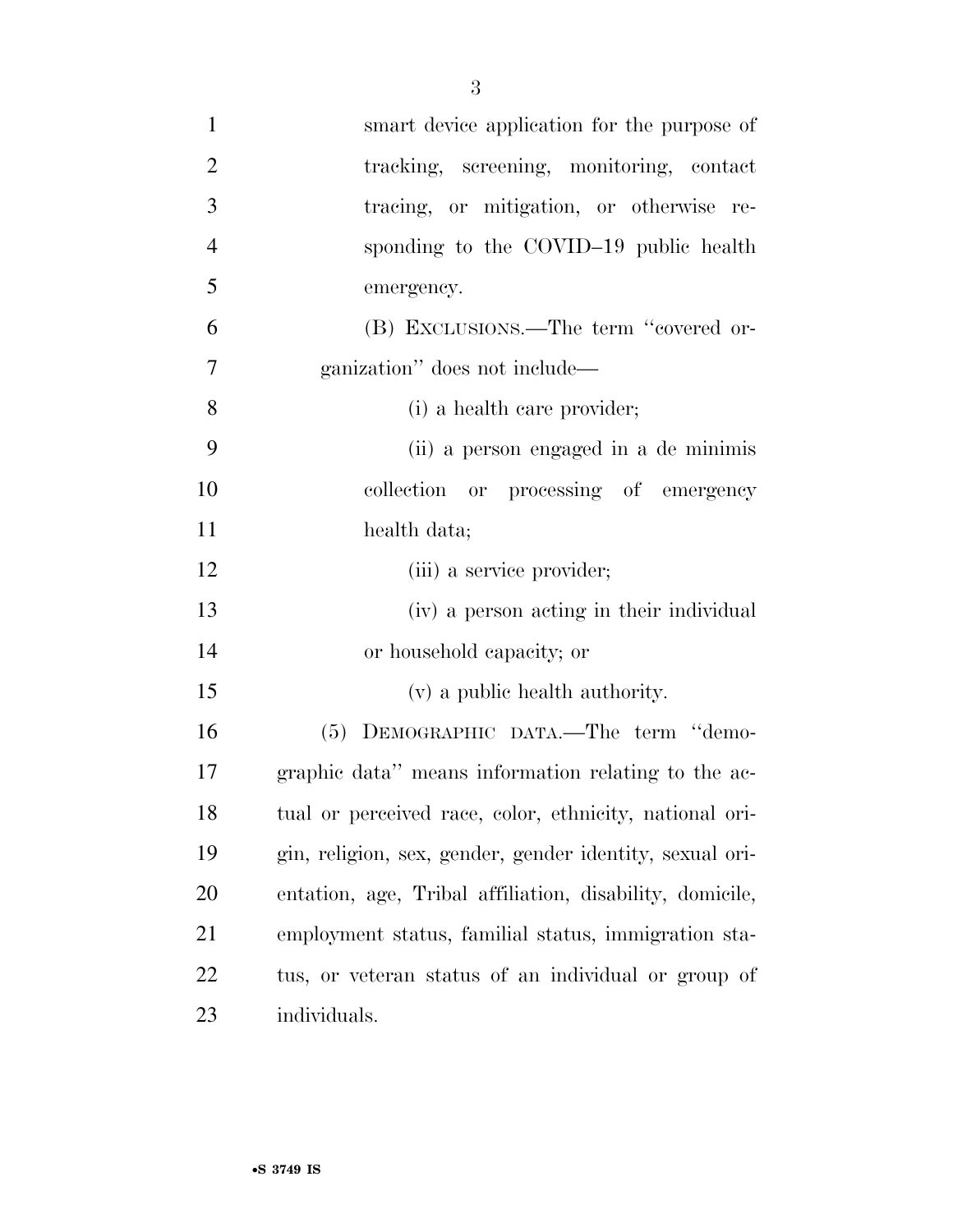(6) DEVICE.—The term ''device'' means any electronic equipment that is primarily designed for or marketed to consumers.

 (7) DISCLOSURE.—The term ''disclosure'', with respect to emergency health data, means the releas- ing, transferring, selling, providing access to, licens- ing, or divulging in any manner by a covered organi-zation to a third party.

 (8) EMERGENCY HEALTH DATA.—The term ''emergency health data'' means data linked or rea- sonably linkable to an individual or device, including data inferred or derived about the individual or de- vice from other collected data provided such data is still linked or reasonably linkable to the individual or device, that concerns the public COVID–19 health emergency. Such data includes—

 (A) information that reveals the past, present, or future physical or behavioral health or condition of, or provision of healthcare to, an individual, including—

 (i) data derived from the testing or examination of a body part or bodily sub-stance, or a request for such testing;

 (ii) whether or not an individual has contracted or been tested for, or an esti-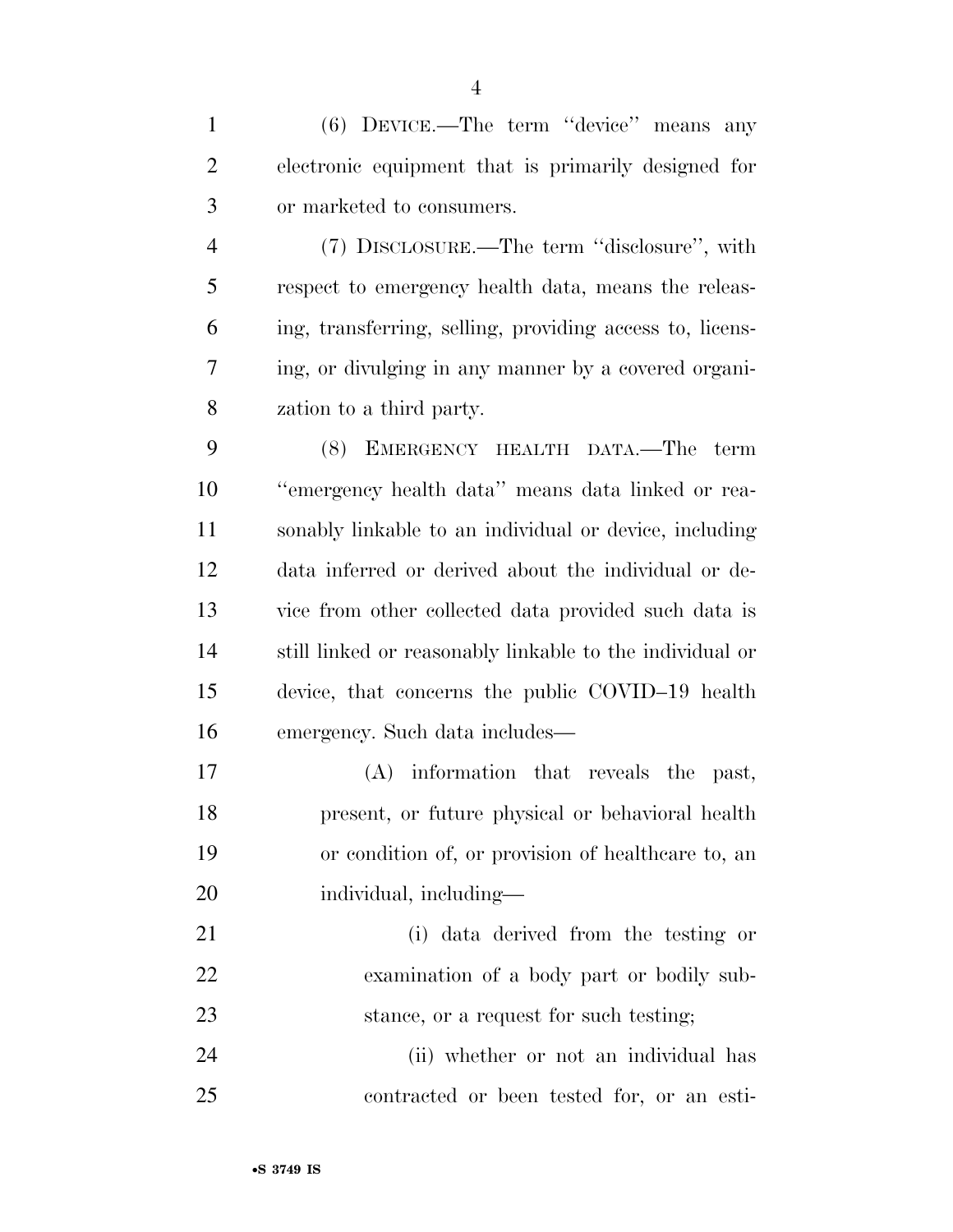| $\mathbf{1}$   | mate of the likelihood that a particular in-     |
|----------------|--------------------------------------------------|
| $\overline{2}$ | dividual may contract, such disease or dis-      |
| 3              | order; and                                       |
| $\overline{4}$ | (iii) genetic data, biological samples,          |
| 5              | and biometrics; and                              |
| 6              | (B) other data collected in conjunction          |
| 7              | with other emergency health data or for the      |
| 8              | purpose of tracking, screening, monitoring, con- |
| 9              | tact tracing, or mitigation, or otherwise re-    |
| 10             | sponding to the COVID-19 public health emer-     |
| 11             | gency, including—                                |
| 12             | (i) geolocation data, when such term             |
| 13             | means data capable of determining the            |
| 14             | past or present precise physical location of     |
| 15             | an individual at a specific point in time,       |
| 16             | taking account of population densities, in-      |
| 17             | cluding cell-site location information, tri-     |
| 18             | angulation data derived from nearby wire-        |
| 19             | less or radio frequency networks, and glob-      |
| 20             | al positioning system data;                      |
| 21             | (ii) proximity data, when such term              |
| 22             | means information that identifies or esti-       |
| 23             | mates the past or present physical prox-         |
| 24             | imity of one individual or device to an-         |
| 25             | other, including information derived from        |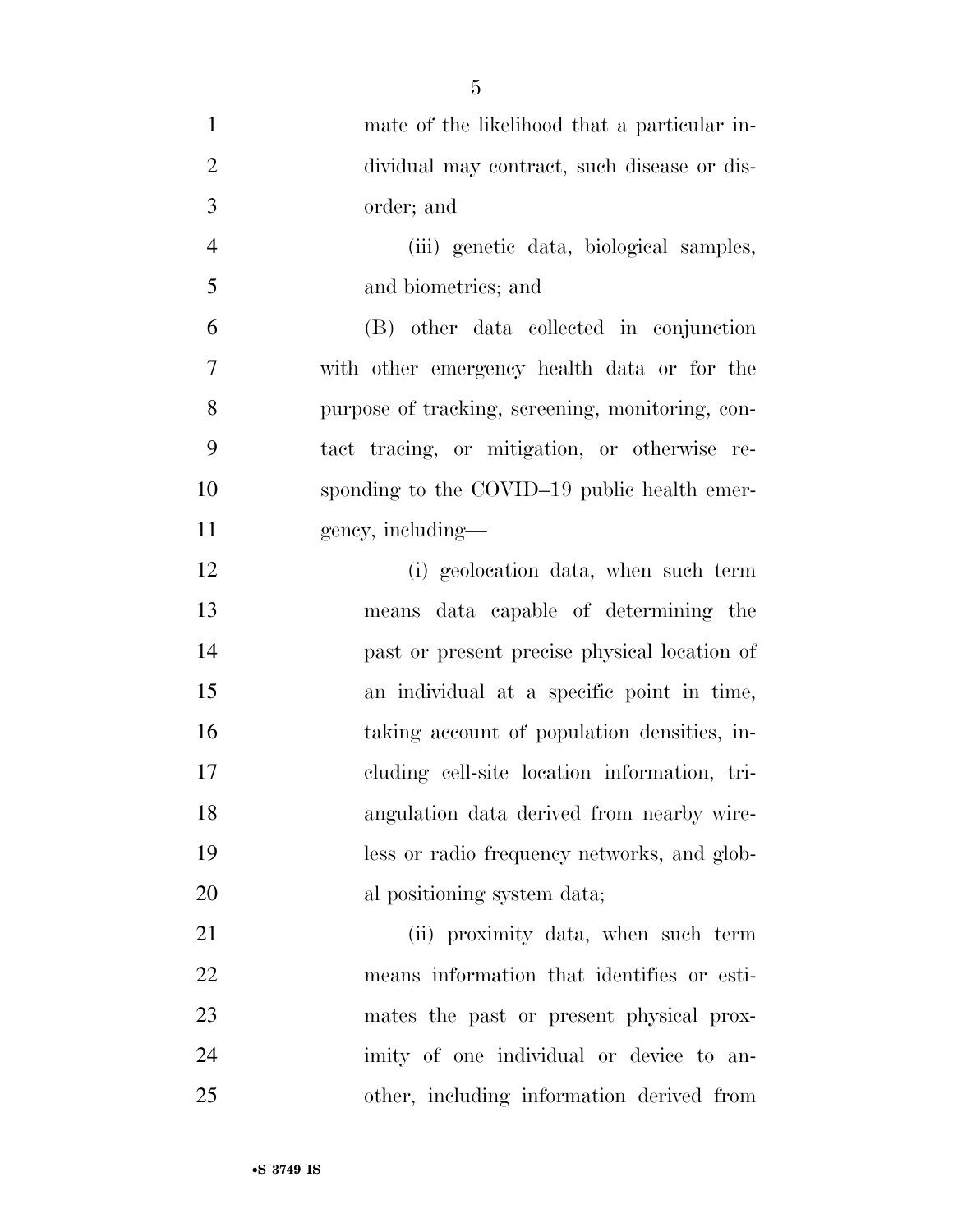| $\mathbf{1}$   | Bluetooth, audio signatures, nearby wire-             |
|----------------|-------------------------------------------------------|
| $\overline{2}$ | less networks, and near-field communica-              |
| 3              | tions;                                                |
| $\overline{4}$ | (iii) demographic data;                               |
| 5              | (iv) contact information for identifi-                |
| 6              | able individuals or a history of the individ-         |
| 7              | ual's contacts over a period of time, such            |
| $8\,$          | as an address book or call log; and                   |
| 9              | (v) any other data collected from a                   |
| 10             | personal device.                                      |
| 11             | (9) GOVERNMENT ENTITY.—The term "govern-              |
| 12             | ment entity" includes a Federal agency, a State, a    |
| 13             | local government, and other organizations, as such    |
| 14             | terms are defined in section 3371 of title 5, United  |
| 15             | States Code.                                          |
| 16             | (10) HEALTH CARE PROVIDER.—The term                   |
| 17             | "health care provider" has the meaning given the      |
| 18             | term "eligible health care provider" in title VIII of |
| 19             | division B of the CARES Act (Public Law 116–          |
| 20             | 136).                                                 |
| 21             | (11)<br>HIPAA<br>REGULATIONS.—The<br>term             |
| 22             | "HIPAA regulations" means parts 160 and 164 of        |
| 23             | title 45, Code of Federal Regulations.                |
| 24             | (12) PUBLIC HEALTH AUTHORITY.—The term                |
| 25             | "public health authority" means an entity that is     |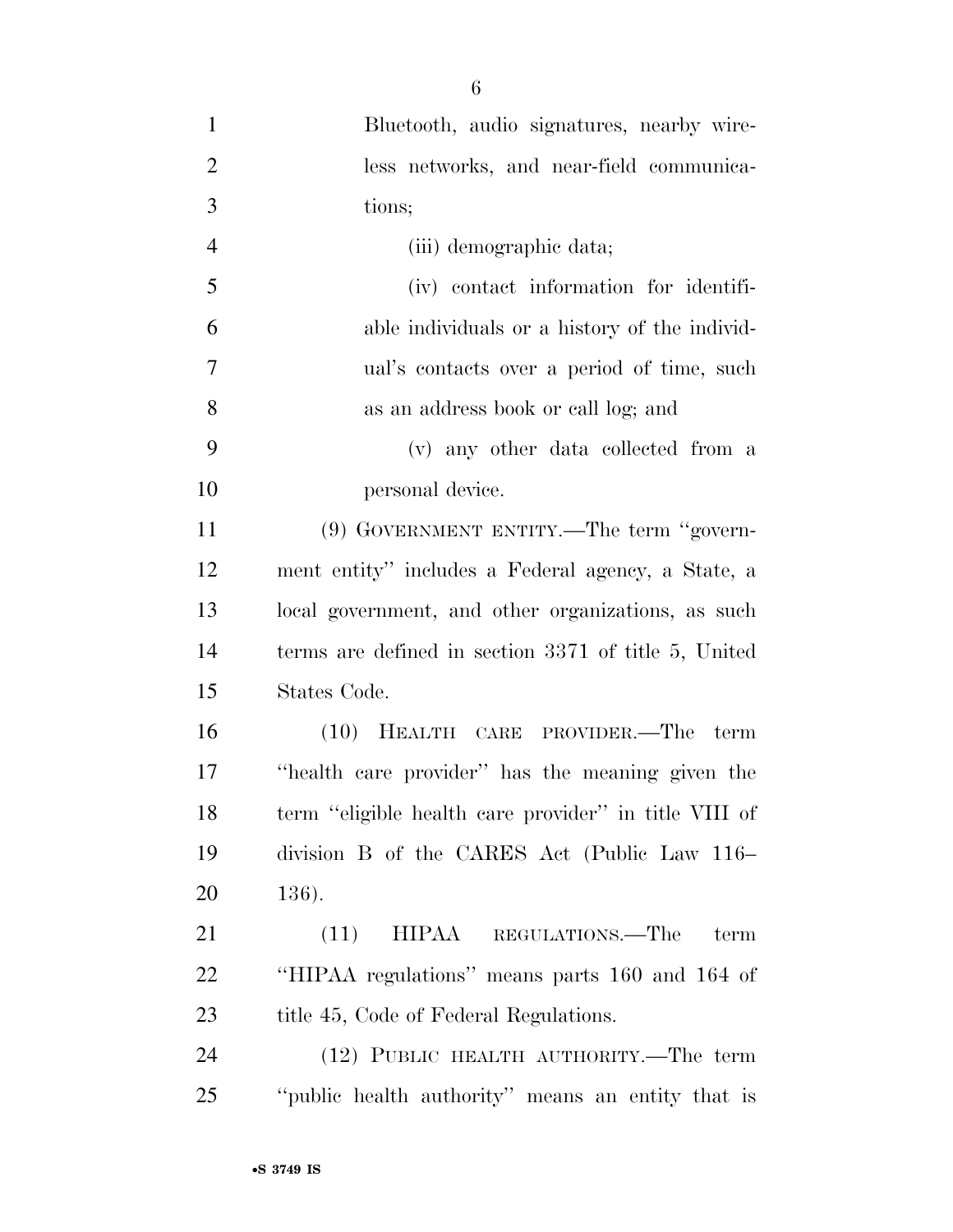authorized by law to collect or receive information for the purpose of preventing or controlling disease, injury, or disability including, but not limited to, the reporting of disease, injury, vital events such as birth or death, and the conduct of public health sur- veillance, public health investigations, and public health interventions, and a person, such as a des- ignated agency or associate, acting under a grant of authority from, or under a contract with, such public entity, including the employees or agents of such en- tity or its contractors or persons or entities to whom it has granted authority.

 (13) COVID–19 PUBLIC HEALTH EMER- GENCY.—The term ''COVID–19 public health emer- gency'' means the outbreak and public health re- sponse pertaining to Coronavirus Disease 2019 (COVID–19), associated with the emergency de- clared by the Secretary on January 31, 2020, under section 319 of the Public Health Service Act (42 U.S.C. 247d), and any renewals thereof and any subsequent declarations by the Secretary related to the coronavirus.

 (14) SECRETARY.—The term ''Secretary'' means the Secretary of Health and Human Services. (15) SERVICE PROVIDER.—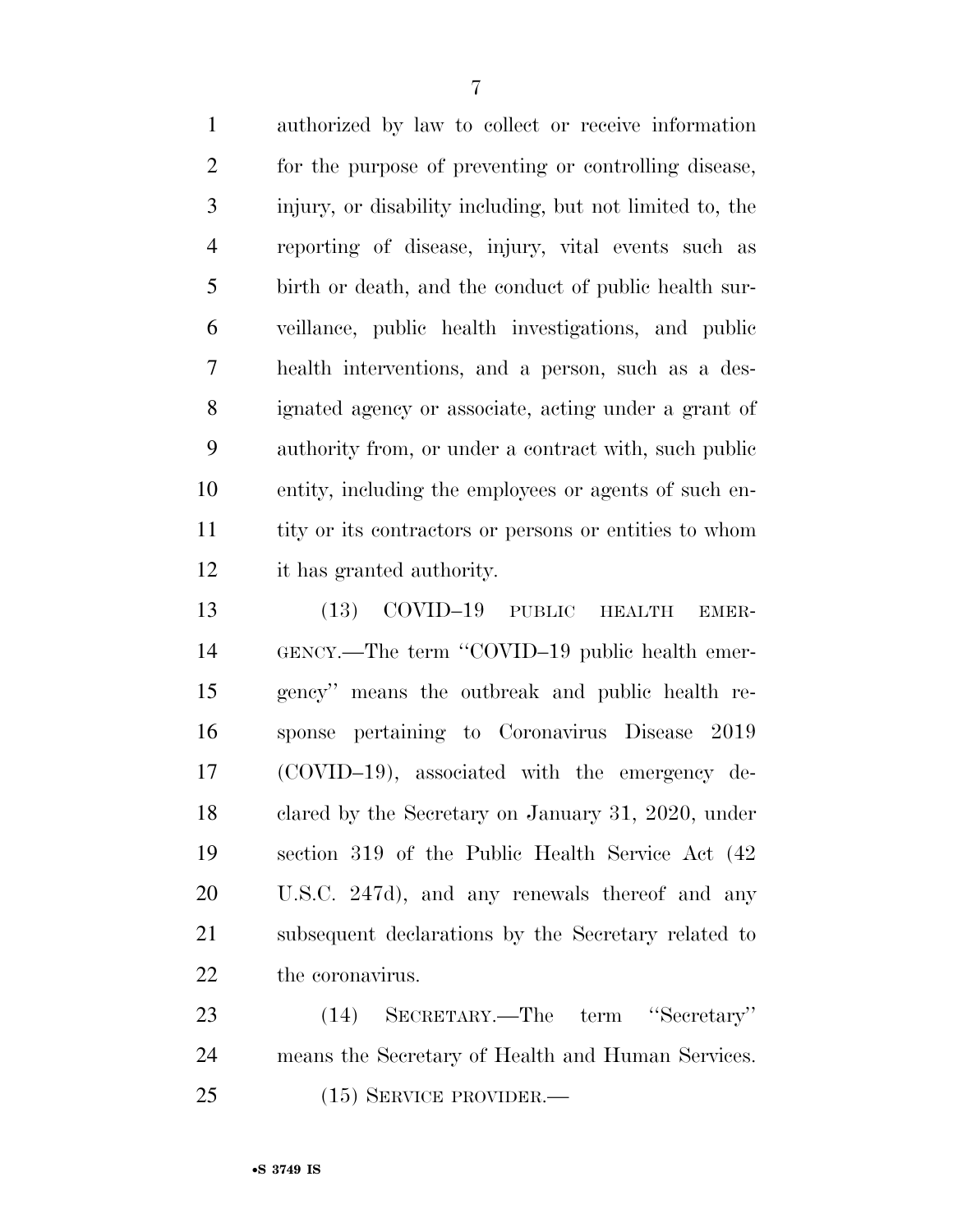| $\mathbf{1}$   | (A) IN GENERAL.—The term "service pro-                |
|----------------|-------------------------------------------------------|
| $\overline{2}$ | vider" means a person that collects, uses, or         |
| 3              | discloses emergency health data for the sole          |
| $\overline{4}$ | purpose of, and only to the extent that such en-      |
| 5              | tity is, conducting business activities on behalf     |
| 6              | of, for the benefit of, under instruction of, and     |
| $\tau$         | under contractual agreement with a covered or-        |
| 8              | ganization.                                           |
| 9              | (B) LIMITATION OF APPLICATION.—Such                   |
| 10             | person shall only be considered a service pro-        |
| 11             | vider in the course of activities described in        |
| 12             | subparagraph $(A)$ .                                  |
| 13             | (C) EXCLUSIONS.—The term "service pro-                |
| 14             | vider" excludes a person that develops or oper-       |
| 15             | ates a website, web application, mobile applica-      |
| 16             | tion, or smart device application for the purpose     |
| 17             | of tracking, screening, monitoring, contact trac-     |
| 18             | ing, or mitigation, or otherwise responding to        |
| 19             | the COVID-19 public health emergency.                 |
| 20             | (16) STATE.—The term "State" means each               |
| 21             | State of the United States, the District of Columbia, |
| 22             | each commonwealth, territory, or possession of the    |
| 23             | United States, and each federally recognized Indian   |
| 24             | Tribe.                                                |
| 25             | $(17)$ THIRD PARTY.—                                  |

•**S 3749 IS**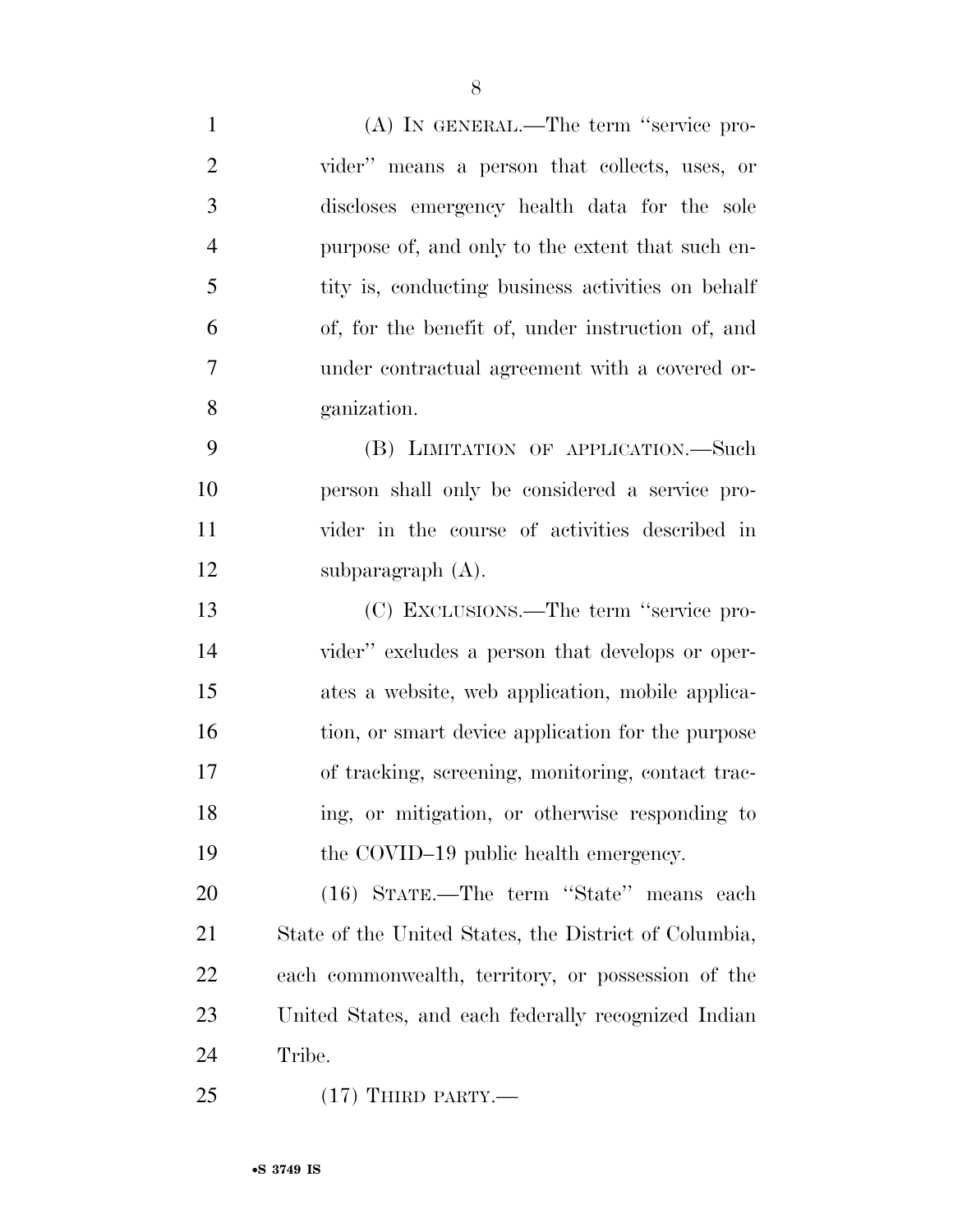| $\mathbf{1}$   | (A) IN GENERAL.—The term "third party"               |
|----------------|------------------------------------------------------|
| $\overline{2}$ | means, with respect to a covered organization—       |
| 3              | (i) another person to whom such cov-                 |
| $\overline{4}$ | ered organization disclosed emergency                |
| 5              | health data; and                                     |
| 6              | (ii) a corporate affiliate or a related              |
| 7              | party of the covered organization that does          |
| 8              | not have a direct relationship with an indi-         |
| 9              | vidual with whom the emergency health                |
| 10             | data is linked or is reasonably linkable.            |
| 11             | (B) EXCLUSION.—The term "third party"                |
| 12             | excludes, with respect to a covered organiza-        |
| 13             | tion-                                                |
| 14             | (i) a service provider of such covered               |
| 15             | organization; or                                     |
| 16             | (ii) a public health authority.                      |
| 17             | (18) USE.—The term "use", with respect to            |
| 18             | emergency health data, means the processing, em-     |
| 19             | ployment, application, utilization, examination, or  |
| 20             | analysis of such data by a covered organization that |
| 21             | maintains such data.                                 |
| 22             | SEC. 3. PROTECTING THE PRIVACY AND SECURITY OF       |
| 23             | EMERGENCY HEALTH DATA.                               |
| 24             | (a) RIGHT TO PRIVACY.—A covered organization that    |
| 25             | collects emergency health data shall—                |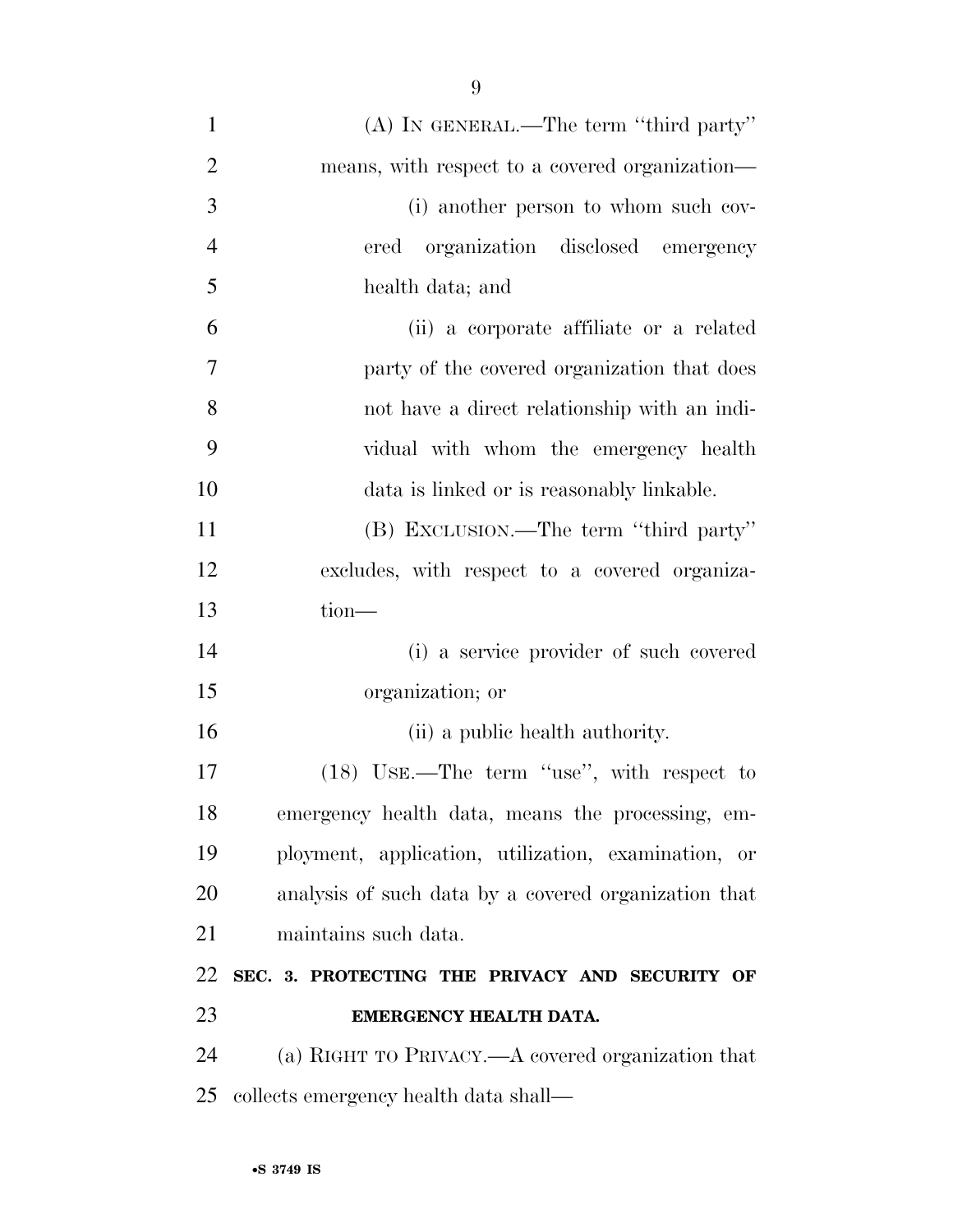| $\mathbf{1}$ | (1) only collect, use, or disclose such data that            |
|--------------|--------------------------------------------------------------|
| 2            | is necessary, proportionate, and limited for a good          |
| 3            | faith public health purpose, including a service or          |
| 4            | feature to support such a purpose;                           |
| 5            | $(2)$ take reasonable measures, where possible, to           |
| 6            | ensure the accuracy of emergency health data and             |
| 7            | provide an effective mechanism for an individual to          |
| 8            | correct inaccurate information;                              |
| 9            | (3) adopt reasonable safeguards to prevent un-               |
| 10           | lawful discrimination on the basis of emergency              |
| 11           | health data; and                                             |
| 12           | (4) only disclose such data to a government en-              |
| 13           | tity when the disclosure—                                    |
| 14           | $(A)$ is to a public health authority; and                   |
| 15           | (B) is made in solely for good faith public                  |
| 16           | health purposes and in direct response to exi-               |
| 17           | gent circumstances.                                          |
| 18           | (b) RIGHT TO SECURITY. A covered organization or             |
| 19           | service provider that collects, uses, or discloses emergency |
| 20           | health data shall establish and implement reasonable data    |
| 21           | security policies, practices, and procedures to protect the  |
| 22           | security and confidentiality of emergency health data.       |
| 23           | (c) PROHIBITED USES.—A covered organization shall            |
| 24           |                                                              |
|              | not collect, use, or disclose emergency health data for any  |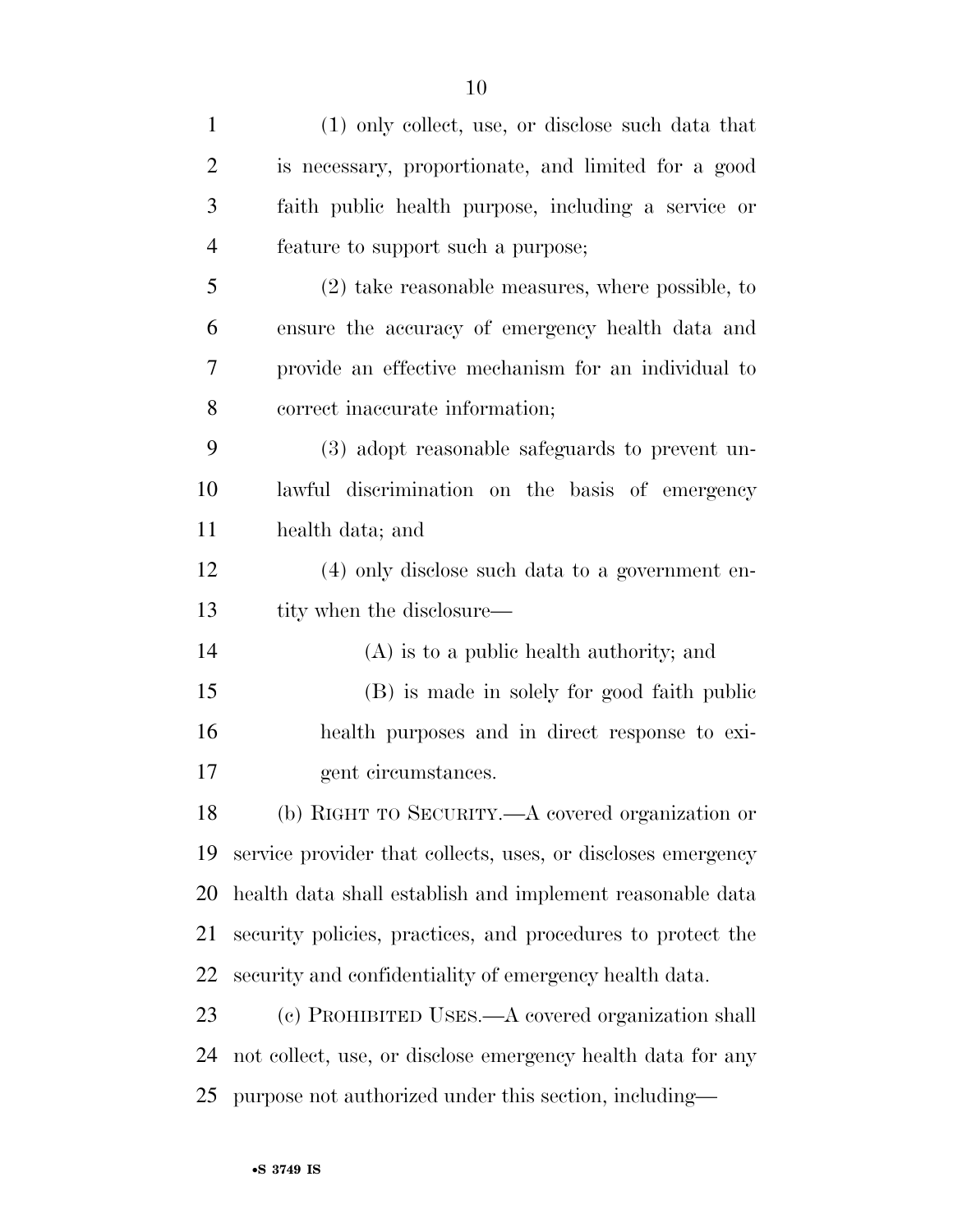(1) commercial advertising, recommendation for e-commerce, or the training of machine-learning al- gorithms related to, or subsequently for use in, com-mercial advertising and e-commerce;

 (2) soliciting, offering, selling, leasing, licensing, renting, advertising, marketing, or otherwise com- mercially contracting for employment, finance, cred- it, insurance, housing, or education opportunities in a manner that discriminates or otherwise makes op- portunities unavailable on the basis of emergency health data; and

 (3) segregating, discriminating in, or otherwise making unavailable the goods, services, facilities, privileges, advantages, or accommodations of any place of public accommodation (as such term is de- fined in section 301 of the Americans With Disabil- ities Act of 1990 (42 U.S.C. 12181)), except as au- thorized by a State or Federal Government entity for a public health purpose notwithstanding sub-20 section  $(g)$ .

(d) CONSENT.—

22 (1) IN GENERAL.—It shall be unlawful for a covered organization to collect, use, or disclose emer-gency health data, unless—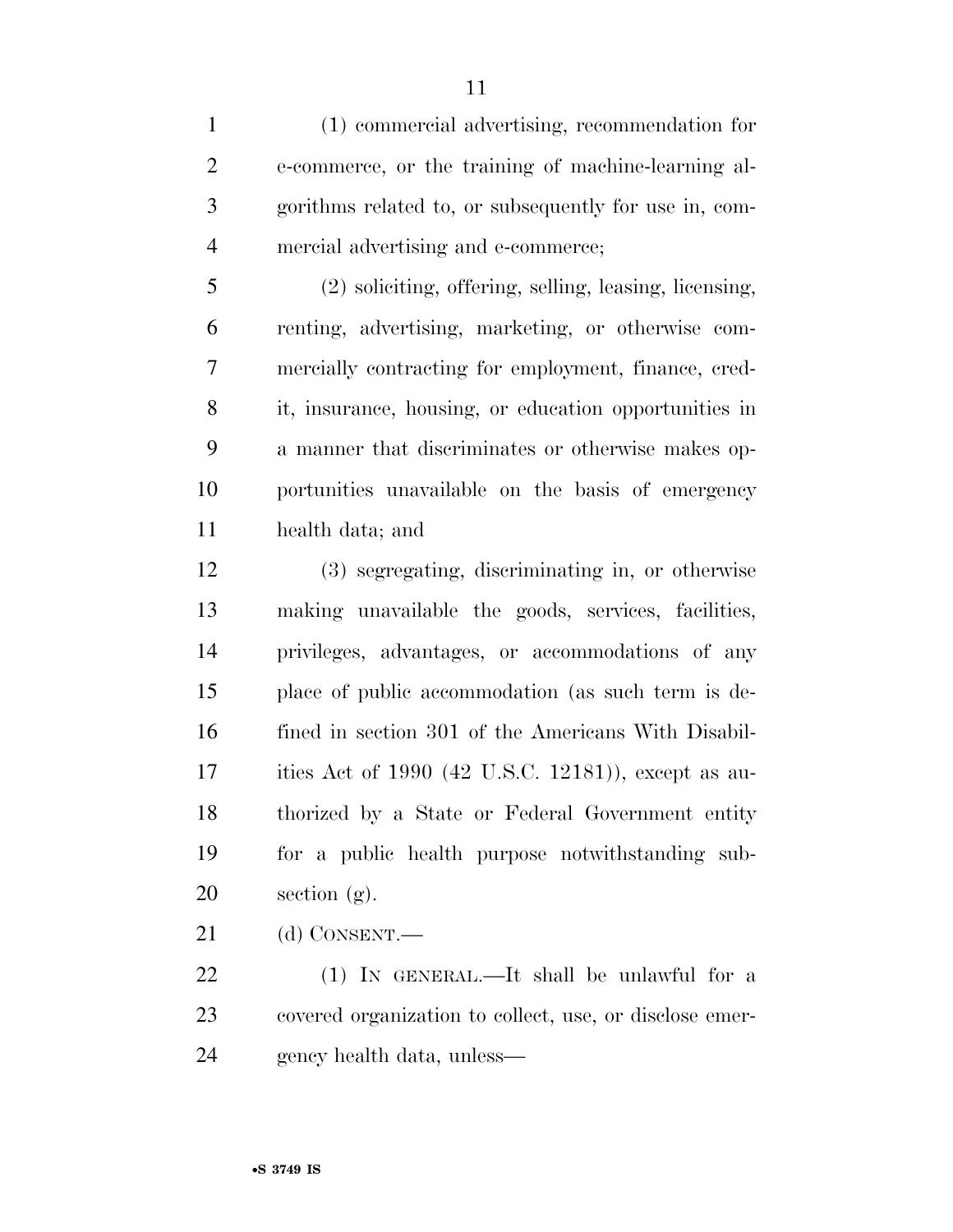| $\mathbf{1}$   | (A) the individual to whom the data per-          |
|----------------|---------------------------------------------------|
| $\overline{2}$ | tains has given affirmative express consent to    |
| 3              | such collection, use, or disclosure;              |
| $\overline{4}$ | (B) such collection, use, or disclosure is        |
| 5              | necessary and for the sole purpose of—            |
| 6              | (i) protecting against malicious, de-             |
| 7              | ceptive, fraudulent, or illegal activity; or      |
| 8              | (ii) detecting, responding to, or pre-            |
| 9              | venting information security incidents or         |
| 10             | threats; or                                       |
| 11             | (C) the covered organization is compelled         |
| 12             | to do so by a legal obligation.                   |
| 13             | $(2)$ REVOCATION.—                                |
| 14             | $(A)$ In GENERAL.— $A$ covered organization       |
| 15             | shall provide an effective mechanism for an in-   |
| 16             | dividual to revoke consent after it is given.     |
| 17             | (B) EFFECT.—After an individual revokes           |
| 18             | consent, the covered organization shall cease     |
| 19             | collecting, using, or disclosing the individual's |
| 20             | emergency health data as soon as practicable,     |
| 21             | but in no case later than 15 days after the re-   |
| 22             | ceipt of the individual's revocation of consent.  |
| 23             | (C) DESTRUCTION.—Not later than 30                |
| 24             | days after the receipt of an individual's revoca- |
| 25             | tion of consent, a covered organization shall de- |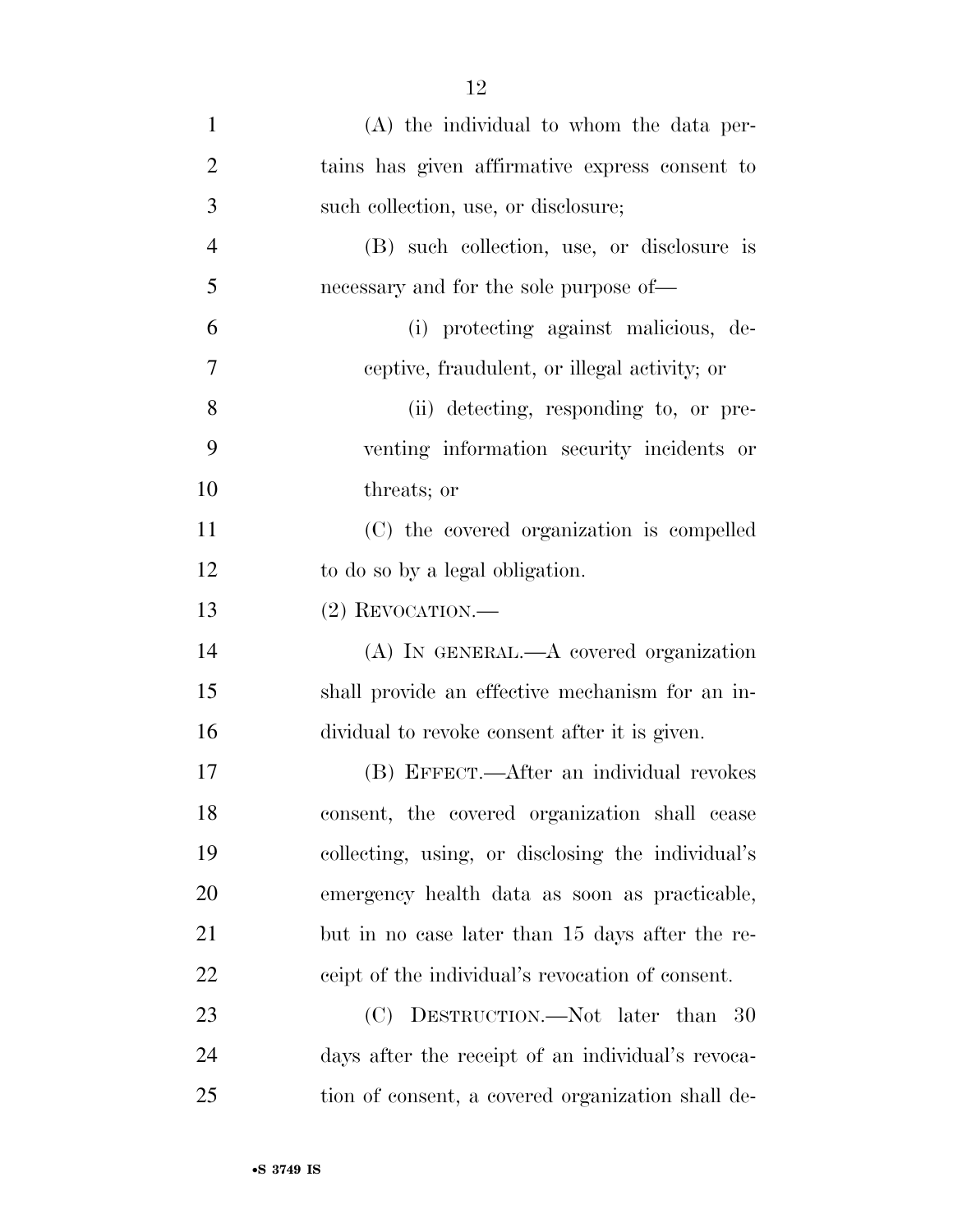stroy or render not linkable that individuals emergency health data under the same proce- dures in subsection (f). (e) NOTICE.—A covered organization that collects, uses, or discloses emergency health data shall provide to an individual a privacy policy that— (1) is disclosed in a clear and conspicuous man- ner, in the language in which the individual typically interacts with the covered organization, prior to or at the point of the collection of emergency health data; (2) describes how and for what purposes the covered organization collects, uses, and discloses emergency health data, including the categories of recipients to whom it discloses data and the purpose of disclosure for each category; (3) describes the covered organization's data re- tention and data security policies and practices for emergency health data; and (4) describes how an individual may exercise the rights under this Act and how to contact the Commission to file a complaint. 23 (f) PUBLIC REPORTING. (1) IN GENERAL.—A covered organization that collects, uses, or discloses emergency health data of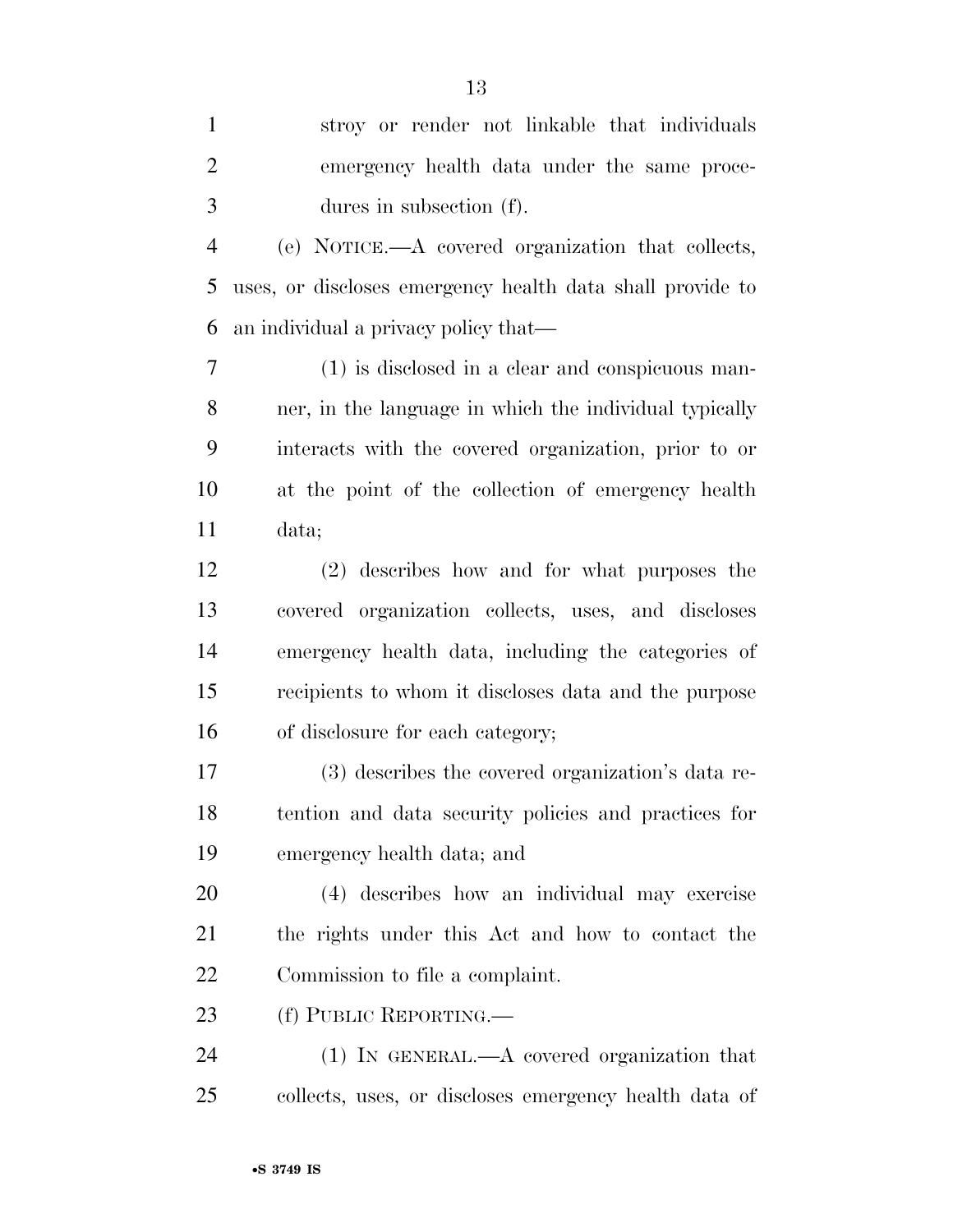| $\mathbf{1}$   | at least 100,000 individuals shall, at least once every |
|----------------|---------------------------------------------------------|
| $\overline{2}$ | 90 days, issue a public report—                         |
| 3              | (A) stating in aggregate terms the number               |
| $\overline{4}$ | of individuals whose emergency health data the          |
| 5              | covered organization collected, used, or dis-           |
| 6              | closed to the extent practicable; and                   |
| $\overline{7}$ | (B) describing the categories of emergency              |
| 8              | health data collected, used, or disclosed, the          |
| 9              | purposes for which each such category of emer-          |
| 10             | gency health data was collected, used, or dis-          |
| 11             | closed, and the categories of third parties to          |
| 12             | whom it was disclosed.                                  |
| 13             | (2) RULES OF CONSTRUCTION.—Nothing in                   |
| 14             | this subsection shall be construed to require a cov-    |
| 15             | ered organization to-                                   |
| 16             | (A) take an action that would convert data              |
| 17             | that is not emergency health data into emer-            |
| 18             | gency health data;                                      |
| 19             | (B) collect or maintain emergency health                |
| 20             | data that the covered organization would other-         |
| 21             | wise not maintain; or                                   |
| 22             | (C) maintain emergency health data longer               |
| 23             | than the covered organization would otherwise           |
| 24             | maintain such data.                                     |
| 25             | (g) REQUIRED DATA DESTRUCTION.—                         |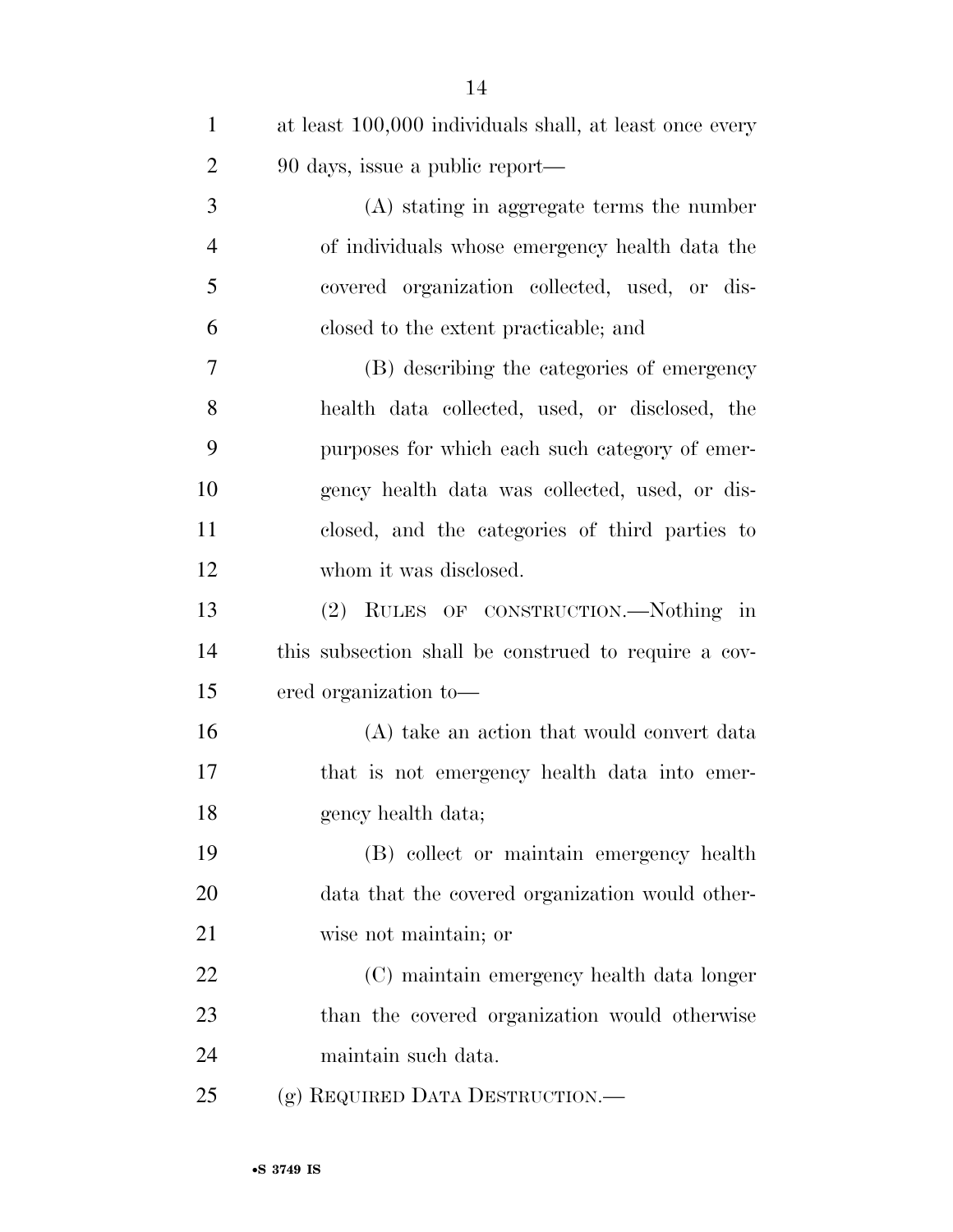(1) IN GENERAL.—A covered organization may not use or maintain emergency health data of an in- dividual after the later of— (A) the date that is 60 days after the ter- mination of the public health emergency de- clared by the Secretary on January 31, 2020, pertaining to Coronavirus Disease 2019 (COVID–19) under section 319 of the Public Health Service Act (42 U.S.C. 247d) and any 10 renewals thereof; (B) the date that is 60 days after the ter- mination of a public health emergency declared by a governor or chief executive of a State per- taining to Coronavirus Disease 2019 (COVID– 19) in which the individual resides; or (C) 60 days after collection. (2) REQUIREMENT.—For the requirements under paragraph (1), data shall be destroyed or ren- dered not linkable in such a manner that it is impos- sible or demonstrably impracticable to identify any 21 individual from the data. 22 (3) RELATION TO CERTAIN REQUIREMENTS. The provisions of this subsection shall not supersede

any requirements or authorizations under—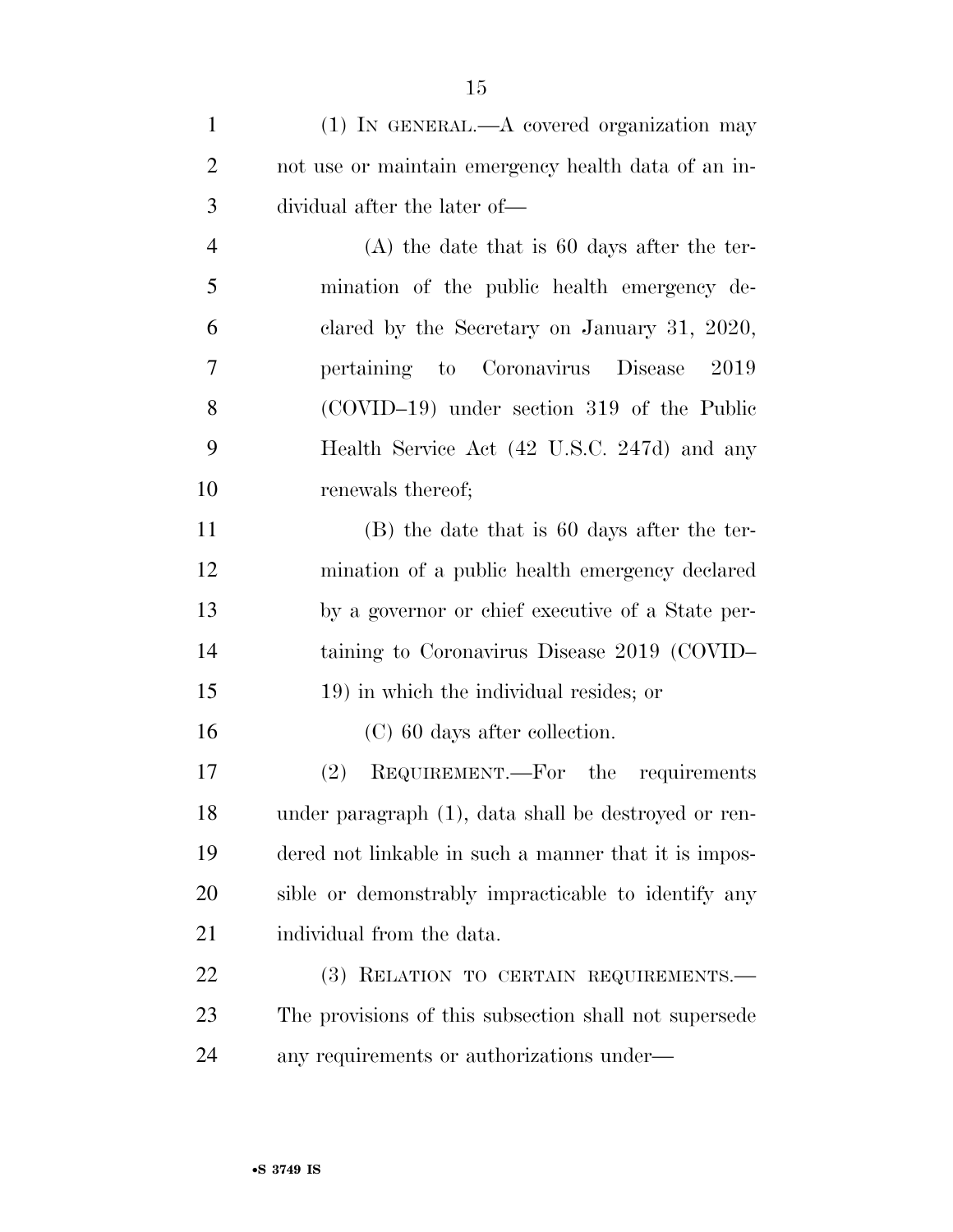| $\mathbf{1}$   | (A) the Privacy Act of 1974 (Public Law                     |
|----------------|-------------------------------------------------------------|
| $\overline{2}$ | $93 - 79$ ;                                                 |
| 3              | (B) the HIPPA regulations; or                               |
| $\overline{4}$ | (C) Federal or State medical records reten-                 |
| 5              | tion and health privacy laws or regulations, or             |
| 6              | other applicable Federal or State laws.                     |
| 7              | (h) EMERGENCY DATA COLLECTED, USED, OR DIS-                 |
| 8              | CLOSED BEFORE ENACTMENT.                                    |
| 9              | (1)<br>INITIATING A RULEMAKING.-Not<br>later                |
| 10             | than 7 days after the date of enactment of this Act,        |
| 11             | the Commission shall initiate a public rule making to       |
| 12             | promulgate regulations to ensure a covered organiza-        |
| 13             | tion that has collected, used, or disclosed emergency       |
| 14             | health data before the date of enactment of this Act        |
| 15             | is in compliance with this Act, to the degree prac-         |
| 16             | ticable.                                                    |
| 17             | (2) COMPLETING A RULEMAKING.—The Com-                       |
| 18             | mission shall complete the rulemaking within 45             |
| 19             | days after the date of enactment of this Act.               |
| 20             | (i) NON-APPLICATION TO MANUAL CONTACT TRAC-                 |
| 21             | ING AND CASE INVESTIGATION.—Nothing in this Act shall       |
| 22             | be construed to limit or prohibit a public health authority |
| 23             | from administering programs or activities to identify indi- |
| 24             | viduals who have contracted, or may have been exposed       |
| 25             | to, COVID-19 through interviews, outreach, case inves-      |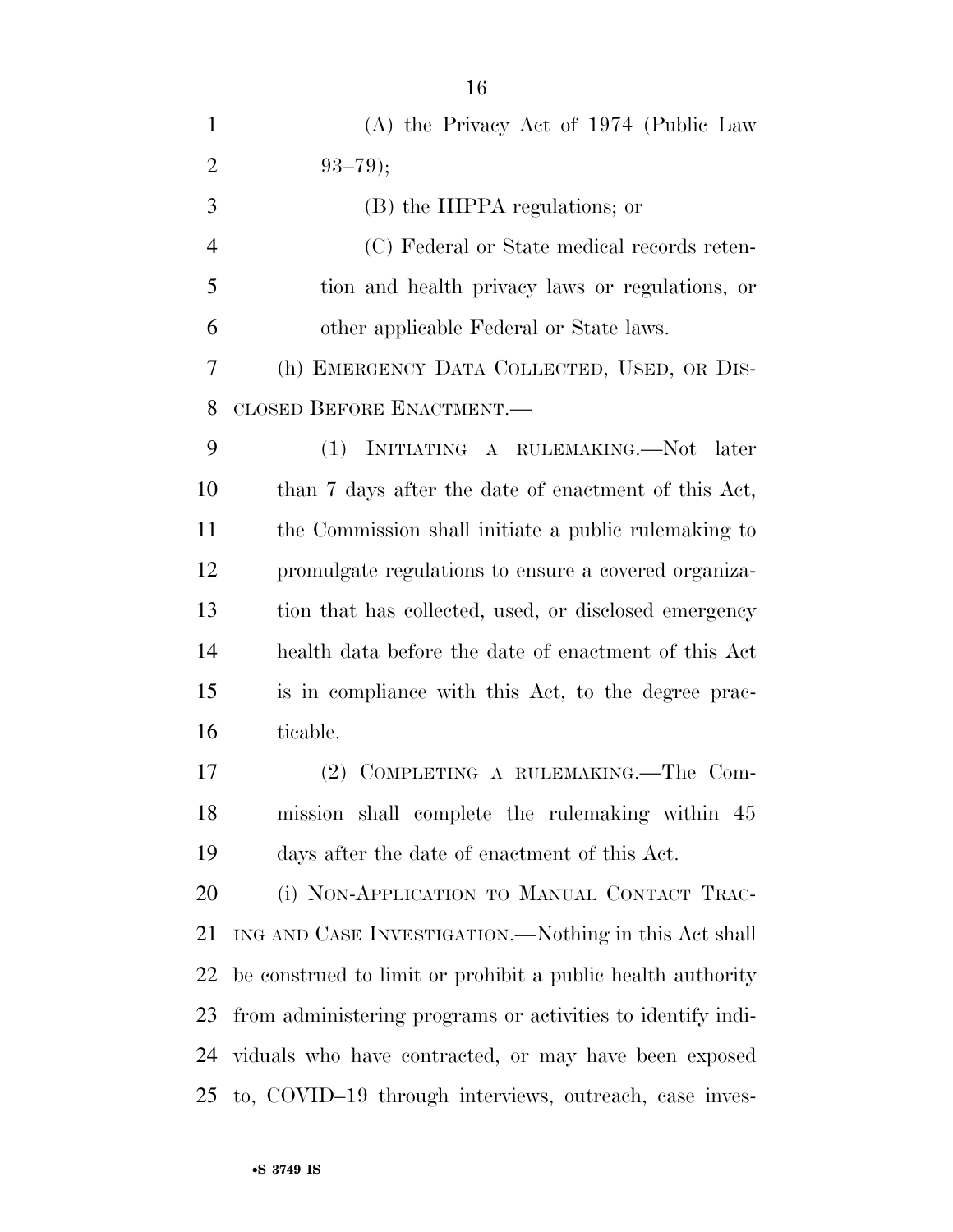tigation, and other recognized investigatory measures by

 a public health authority or their designated agent by a public health authority or their designated agent intended to monitor and mitigate the transmission of a disease or disorder.

 (j) RESEARCH AND DEVELOPMENT.—This section shall not be construed to prohibit—

 (1) public health or scientific research associ- ated with the COVID–19 public health emergency by—

11 (A) a public health authority;

 (B) a nonprofit organization, as described in section 501(c)(3) of the Internal Revenue Code of 1986; or

 (C) an institution of higher education, as such term is defined in section 101 of the High- er Education Act of 1965 (20 U.S.C. 1001); or (2) research, development, manufacture, or dis- tribution of a drug, biological product, or vaccine that relates to a disease or disorder that is associ- ated or potentially associated with a public health emergency.

 (k) LEGAL REQUIREMENTS.—Notwithstanding sub- section (a)(5), nothing in this Act shall be construed to prohibit a good faith response to, or compliance with, oth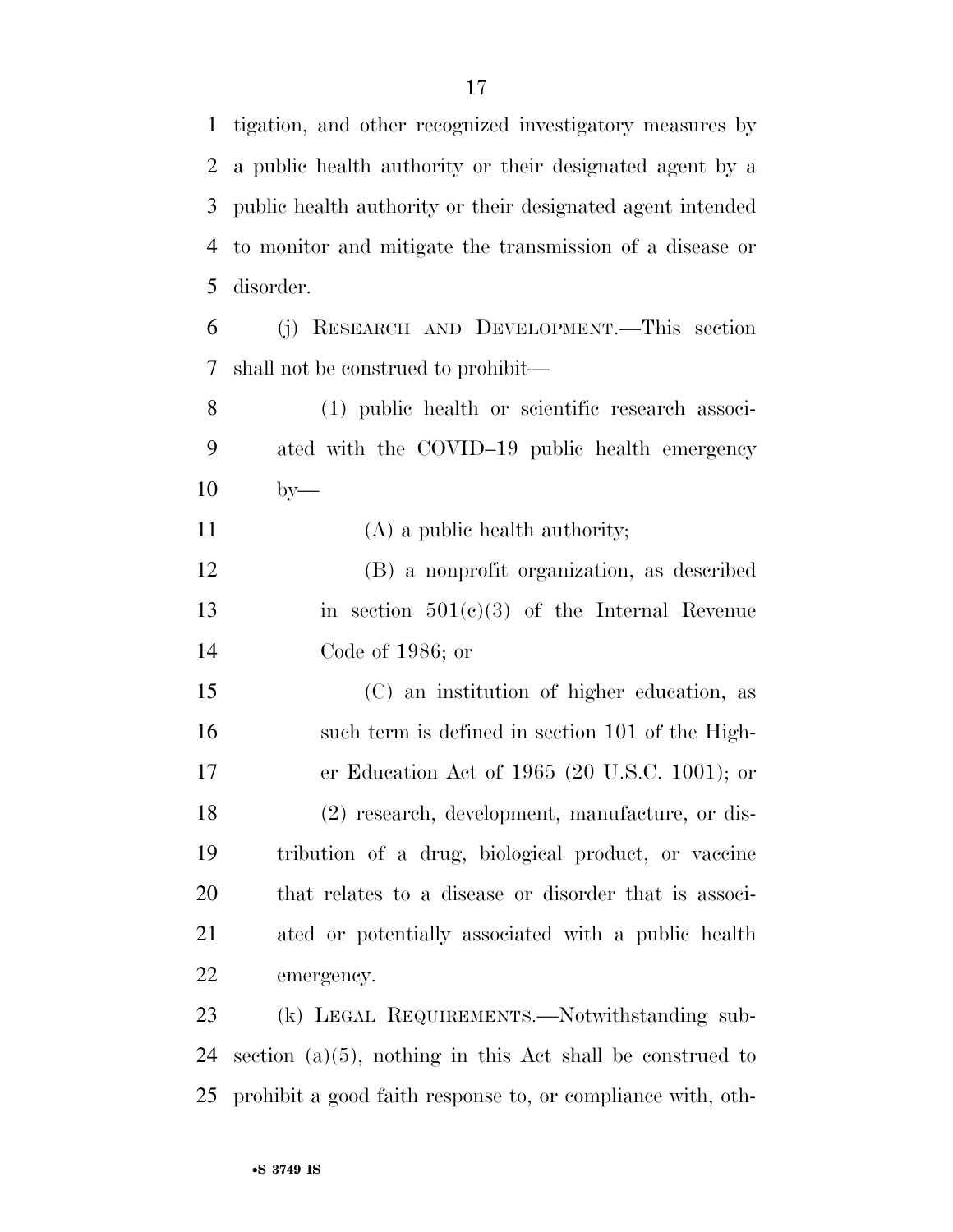erwise valid subpoenas, court orders, or other legal proc- esses, or to prohibit storage or providing information as otherwise required by law.

 (l) APPLICATION TO HIPAA COVERED ENTITIES.— (1) IN GENERAL.—This Act does not apply to a ''covered entity'' or a person acting as a ''business associate'' under the HIPAA regulations (to the ex- tent that such entities or associates are acting in such capacity) or any health care provider.

 (2) GUIDANCE FOR CONSISTENCY.—Not later than 30 days after the date of enactment of this Act, the Secretary shall promulgate guidance on the applicability of requirements, similar to those in this section to ''covered entities'' and persons acting as ''business associates'' under the HIPAA regulations. In promulgating such guidance, the Secretary shall reduce duplication of requirements and may exclude a requirement of this section if such requirement is already a requirement of the HIPAA regulations.

#### **SEC. 4. PROTECTING THE RIGHT TO VOTE.**

 (a) IN GENERAL.—A government entity may not, and a covered organization may not knowingly facilitate, on the basis of an individual's emergency health data, medical condition, or participation or non-participation in a pro-gram to collect emergency health data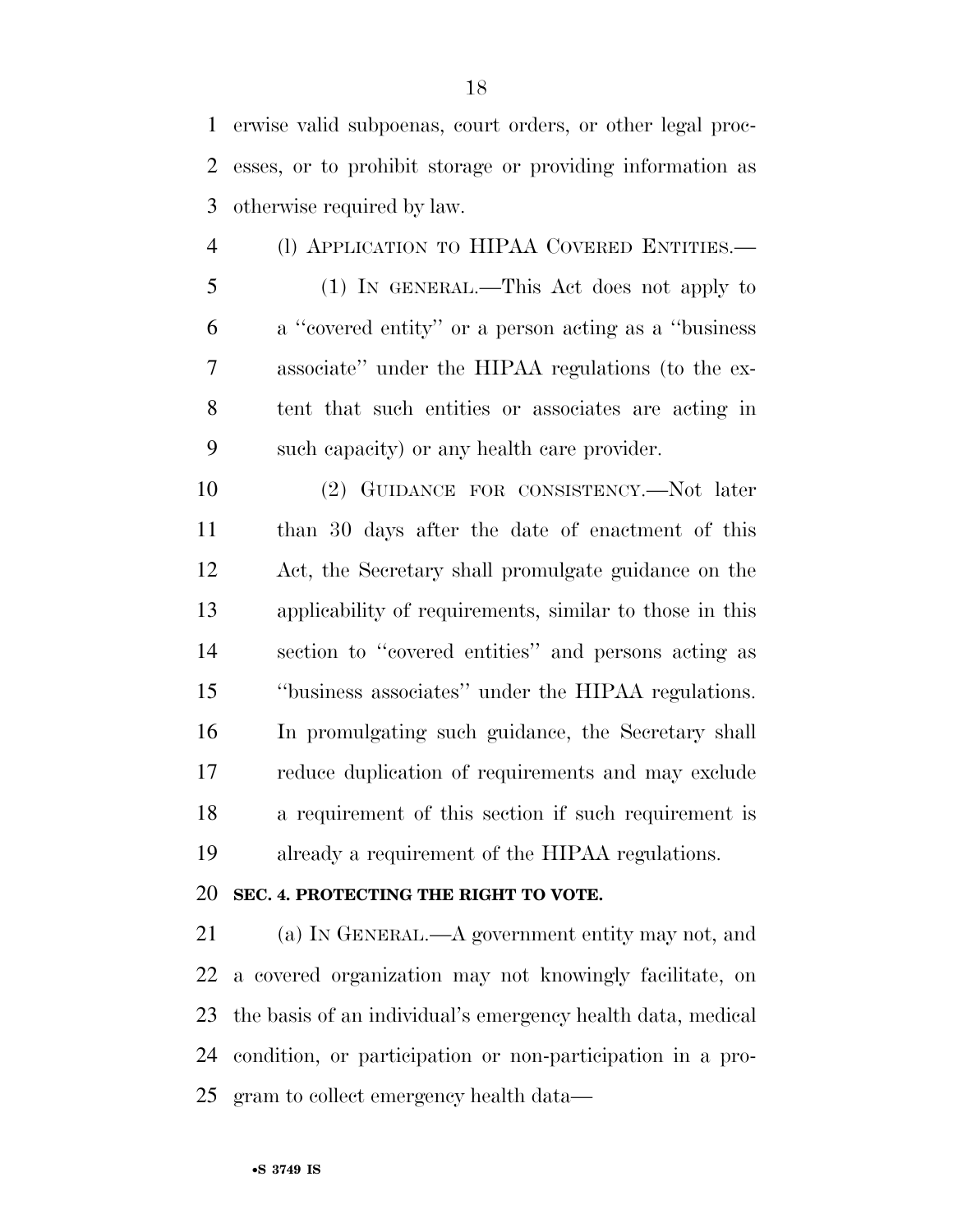(1) deny, restrict, or interfere with the right to vote in a Federal, State, or local election;

 (2) attempt to deny, restrict, or interfere with the right to vote in a Federal, State, or local elec-tion; or

 (3) retaliate against an individual for voting in a Federal, State, or local election.

 (b) CIVIL ACTION.—In the case of any violation of subsection (a), an individual may bring a civil action to obtain appropriate relief against a government entity in a Federal district court.

#### **SEC. 5. REPORTS ON CIVIL RIGHTS IMPACTS.**

 (a) REPORT REQUIRED.—The Secretary, in consulta- tion with the United States Commission on Civil Rights and the Commission, shall prepare and submit to Con- gress reports that examines the civil rights impact of the collection, use, and disclosure of health information in re-sponse to the COVID–19 public health emergency.

 (b) SCOPE OF REPORT.—Each report required under subsection (a) shall, at a minimum—

 (1) evaluate the impact of such practices on civil rights and protections for individuals based on race, color, ethnicity, national origin, religion, sex, gender, gender identity, sexual orientation, age, Tribal affiliation, disability, domicile, employment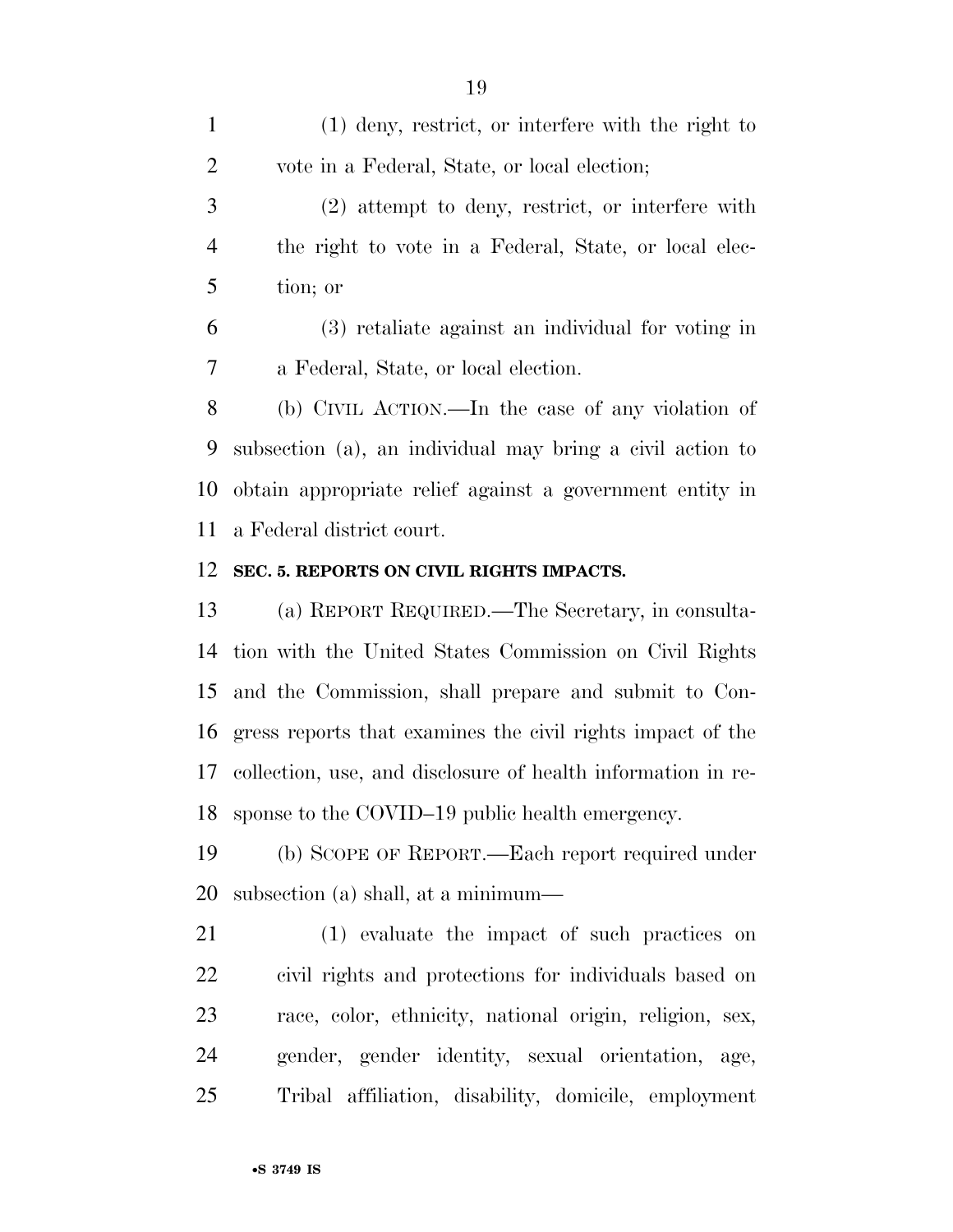status, familial status, immigration status, or vet-eran status;

 (2) analyze the impact, risks, costs, legal con- siderations, disparate impacts, and other implica- tions to civil rights of policies to incentivize or re- quire the adoption of digital tools or apps used for contact tracing, exposure notification, or health monitoring; and

 (3) include recommendations on preventing and addressing undue or disparate impact, segregation, discrimination, or infringements of civil rights in the collection and use of health information, including during a national health emergency.

(c) TIMING.—

 (1) INITIAL REPORT.—The Secretary shall sub- mit an initial report under subsection (a) not sooner than 9 months, and not later than 12 months after 18 the date of enactment of this Act.

 (2) SUBSEQUENT REPORTS.—The Secretary shall submit reports annually after the initial report required under paragraph (1) until 1 year after the termination of any public health emergency per- taining to Coronavirus Disease 2019 (COVID–19) under section 319 of the Public Health Service Act (42 U.S.C. 247d).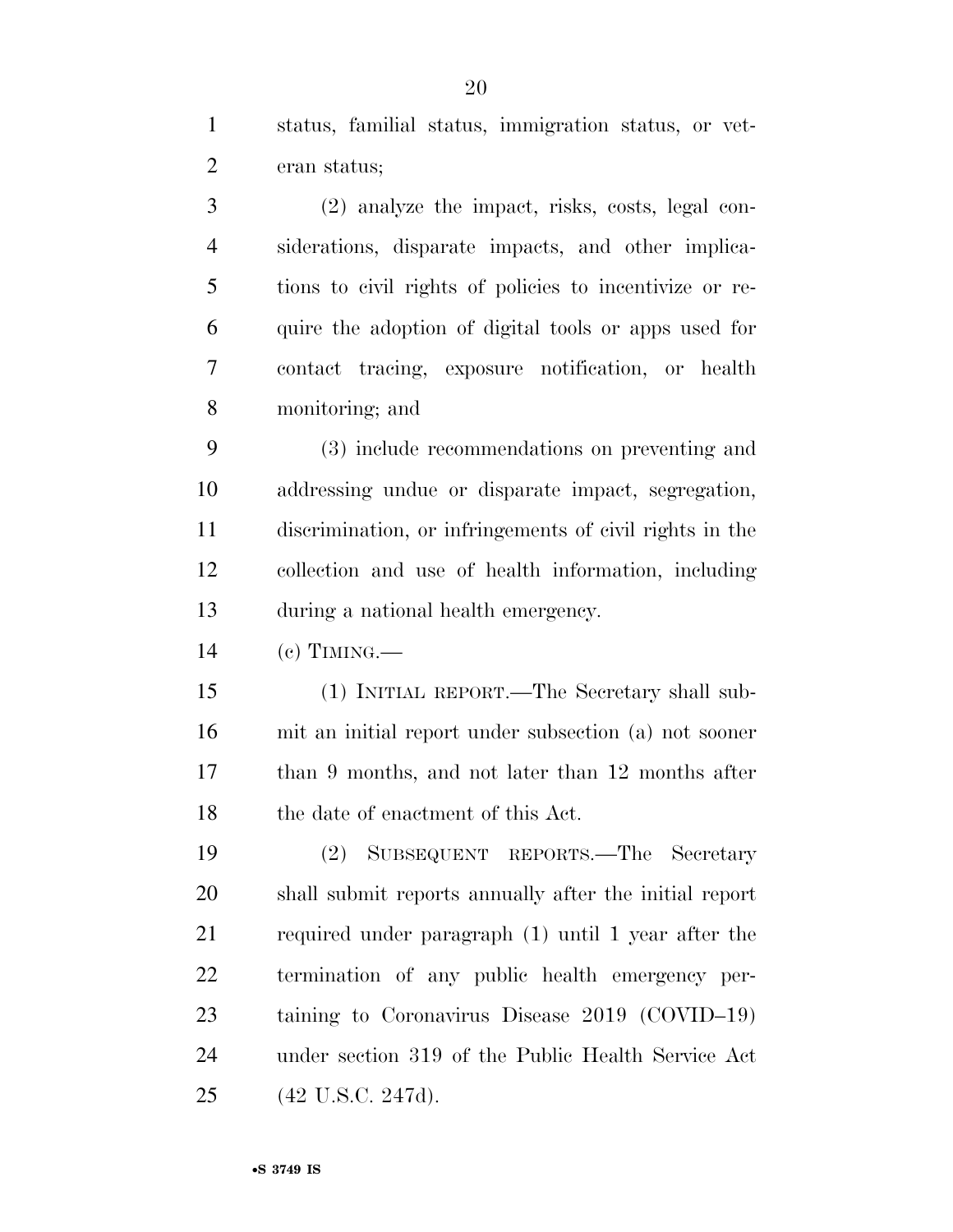#### **SEC. 6. ENFORCEMENT.**

(a) FEDERAL TRADE COMMISSION.—

 (1) UNFAIR OR DECEPTIVE ACTS OR PRAC- TICES.—A violation of this Act or a regulation pro- mulgated under this Act shall be treated as a viola- tion of a rule defining an unfair or deceptive act or practice under section 18(a)(1)(B) of the Federal Trade Commission Act (15 U.S.C. 57a(a)(1)(B)) re-garding unfair or deceptive acts or practices.

 (2) POWERS OF COMMISSION.—The Commis- sion shall enforce this Act and the regulations pro- mulgated under this Act in the same manner, by the same means, and with the same jurisdiction, powers, and duties as though all applicable terms and provi- sions of the Federal Trade Commission Act (15 U.S.C. 41 et seq.) were incorporated into and made a part of this Act. Any person who violates this Act or a regulation promulgated under this Act shall be subject to the penalties and entitled to the privileges and immunities provided in the Federal Trade Com- mission Act. Provided, however, that, notwith- standing the requirements of section 16(a) of the Federal Trade Commission Act (15 U.S.C. 56(a)), the Commission shall have the exclusive authority to commence or defend, and supervise the litigation of, any action for a violation of this Act or a regulation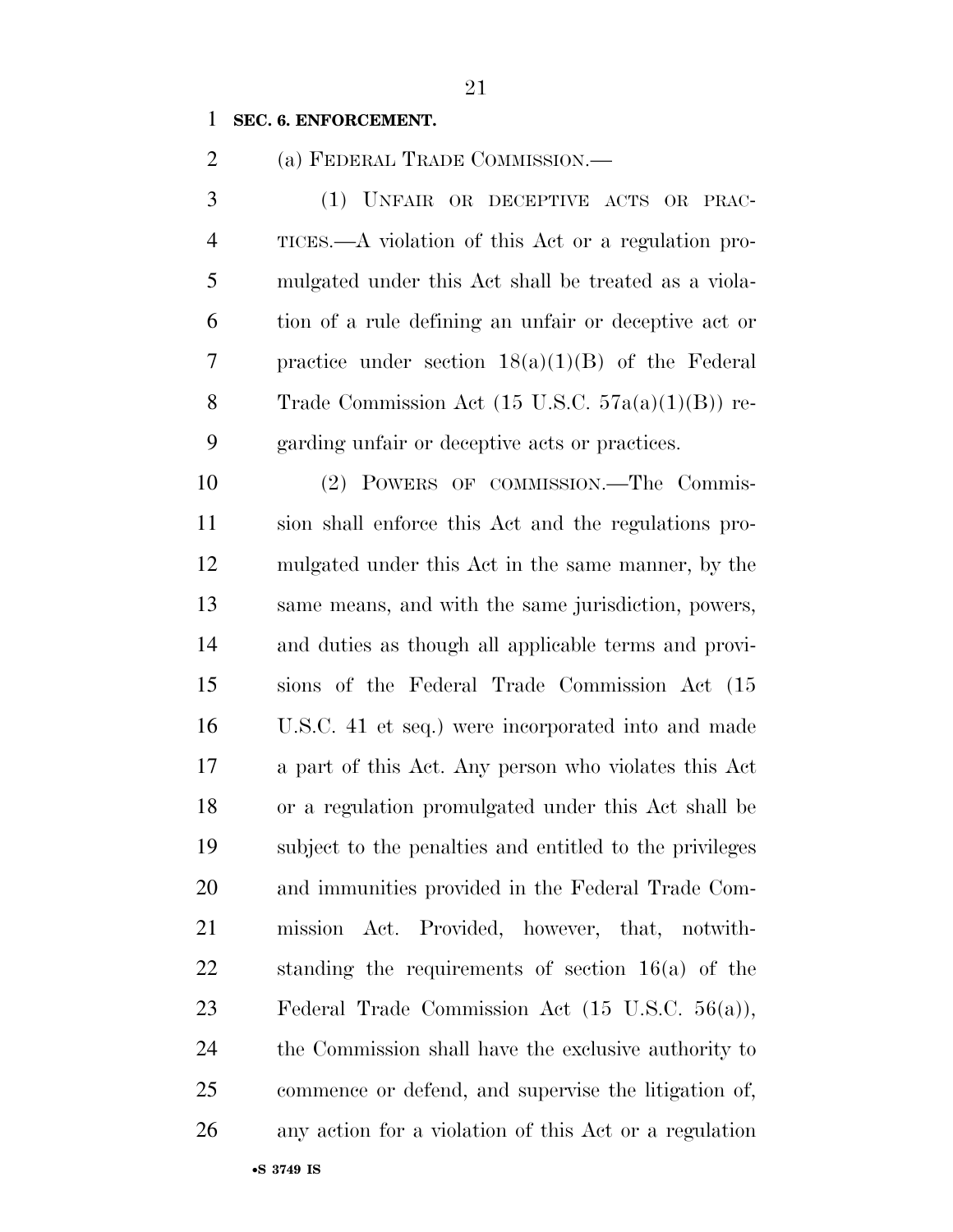| $\mathbf{1}$   | promulgated under this Act and any appeal of such        |
|----------------|----------------------------------------------------------|
| $\overline{2}$ | action in its own name by any of its attorneys des-      |
| 3              | ignated by it for such purpose, without first refer-     |
| $\overline{4}$ | ring the matter to the Attorney General.                 |
| 5              | (3) RULEMAKING AUTHORITY.-                               |
| 6              | (A) IN GENERAL.—The Commission shall                     |
| 7              | have authority under section $553$ of title 5,           |
| 8              | United States Code, to promulgate any regula-            |
| 9              | tions necessary to implement this Act.                   |
| 10             | (B) CONSULTATION.—In promulgating any                    |
| 11             | regulations under this Act, the Commission               |
| 12             | shall consult with the Secretary.                        |
| 13             | (4) COMMON CARRIERS AND NONPROFIT ORGA-                  |
| 14             | NIZATIONS.—Notwithstanding section 4, $5(a)(2)$ , or     |
| 15             | 6 of the Federal Trade Commission Act (15 U.S.C.         |
| 16             | 44; $45(a)(2)$ ; 46) or any jurisdictional limitation of |
| 17             | the Commission, the Commission shall also enforce        |
| 18             | this Act, in the same manner provided in paragraphs      |
| 19             | $(1)$ and $(2)$ of this paragraph, with respect to-      |
| 20             | (A) common carriers subject to the Acts to               |
| 21             | regulate commerce, air carriers, and foreign air         |
| 22             | carriers subject to part A of subtitle VII of title      |
| 23             | 49, and persons, partnerships, or corporations           |
| 24             | insofar as they are subject to the Packers and           |
|                |                                                          |

Stockyards Act, 1921 (7 U.S.C. 181 et seq.),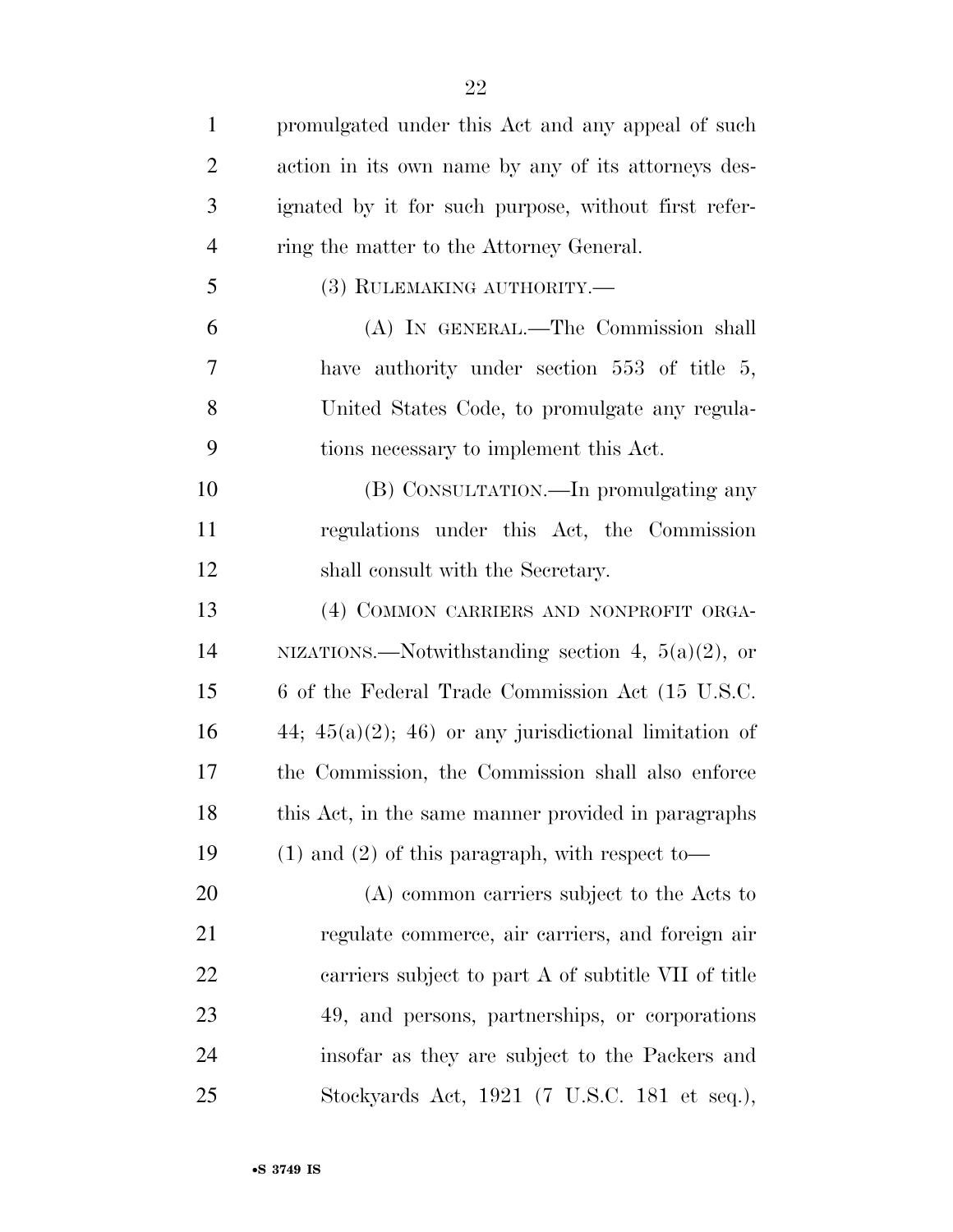| $\mathbf{1}$   | except as provided in section $406(b)$ of such Act     |
|----------------|--------------------------------------------------------|
| 2              | $(7 \text{ U.S.C. } 227(b))$ ; and                     |
| 3              | (B) organizations not organized to carry               |
| $\overline{4}$ | on business for their own profit or that of their      |
| 5              | members.                                               |
| 6              | (b) ENFORCEMENT BY STATES.-                            |
| 7              | $(1)$ IN GENERAL.—In any case in which the at-         |
| 8              | torney general of a State has reason to believe that   |
| 9              | an interest of the residents of the State has been or  |
| 10             | is threatened or adversely affected by the engage-     |
| 11             | ment of any person subject to this Act in a practice   |
| 12             | that violates such subsection, the attorney general of |
| 13             | the State may, as parens patriae, bring a civil action |
| 14             | on behalf of the residents of the State in an appro-   |
| 15             | priate district court of the United States to obtain   |
| 16             | appropriate relief.                                    |
| 17             | (2) RIGHTS OF THE FEDERAL TRADE COMMIS-                |
| 18             | $SION$ —                                               |
| 19             | (A) NOTICE TO FEDERAL TRADE COMMIS-                    |
| 20             | $SION$ .                                               |
| 21             | (i) IN GENERAL.—Except as provided                     |
| 22             | in clause (iii), the attorney general of a             |
| 23             | State shall notify the Commission in writ-             |
| 24             | ing that the attorney general intends to               |
| 25             | bring a civil action under paragraph (1)               |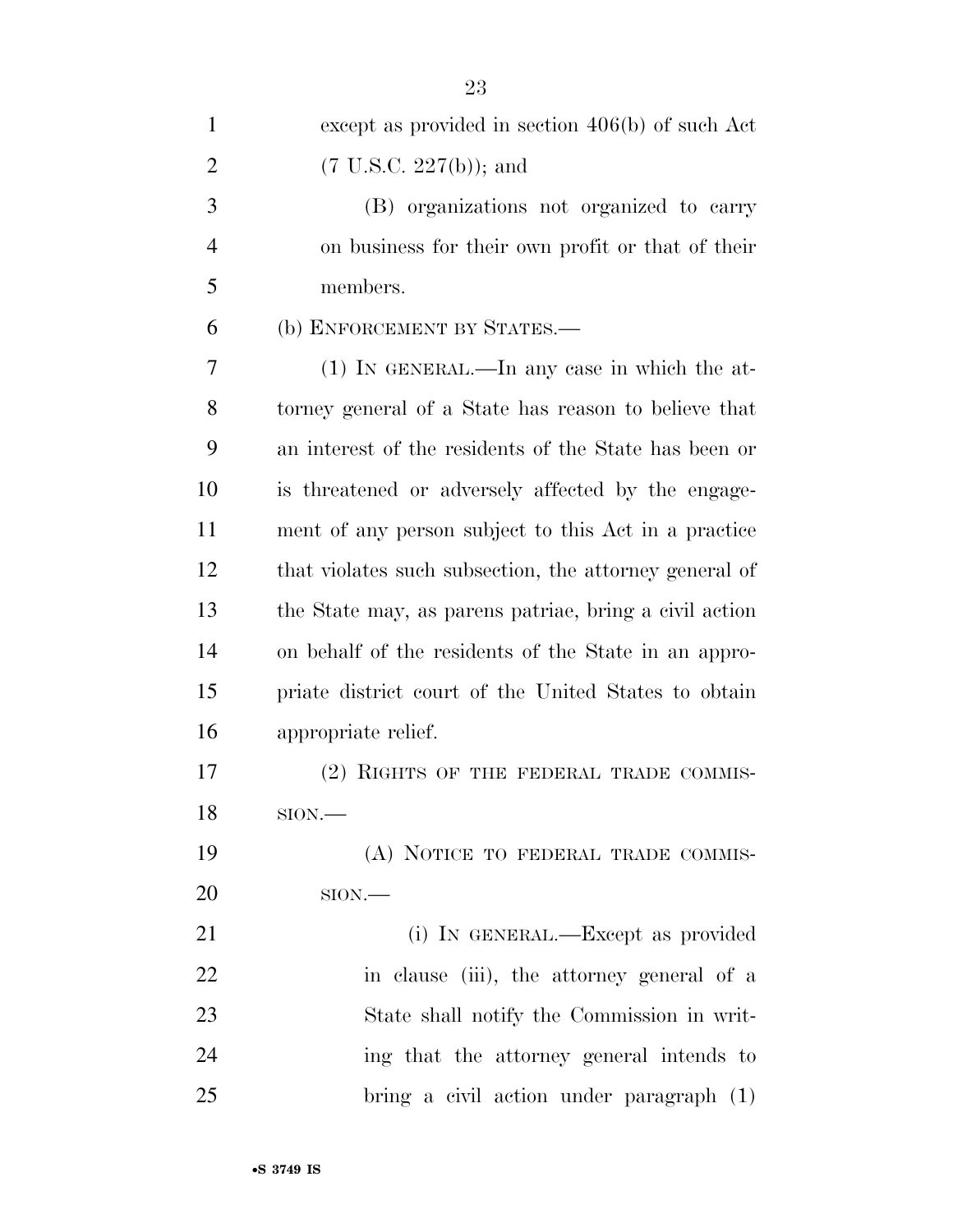| $\mathbf{1}$   | before initiating the civil action against a    |
|----------------|-------------------------------------------------|
| $\overline{2}$ | person subject to this Act.                     |
| 3              | (ii) CONTENTS.—The notification re-             |
| $\overline{4}$ | quired by clause (i) with respect to a civil    |
| 5              | action shall include a copy of the complaint    |
| 6              | to be filed to initiate the civil action.       |
| 7              | (iii) EXCEPTION.—If it is not feasible          |
| 8              | for the attorney general of a State to pro-     |
| 9              | vide the notification required by clause (i)    |
| 10             | before initiating a civil action under para-    |
| 11             | $graph(1)$ , the attorney general shall notify  |
| 12             | the Commission immediately upon insti-          |
| 13             | tuting the civil action.                        |
| 14             | INTERVENTION BY<br>(B)<br>THE<br>FEDERAL        |
| 15             | TRADE COMMISSION.—The Commission may—           |
| 16             | intervene in any civil action<br>(i)            |
| 17             | brought by the attorney general of a State      |
| 18             | under paragraph $(1)$ ; and                     |
| 19             | (ii) upon intervening—                          |
| 20             | (I) be heard on all matters aris-               |
| 21             | ing in the civil action; and                    |
| 22             | (II) file petitions for appeal of a             |
| 23             | decision in the civil action.                   |
| 24             | (C) INVESTIGATORY POWERS.—Nothing in            |
| 25             | this subsection may be construed to prevent the |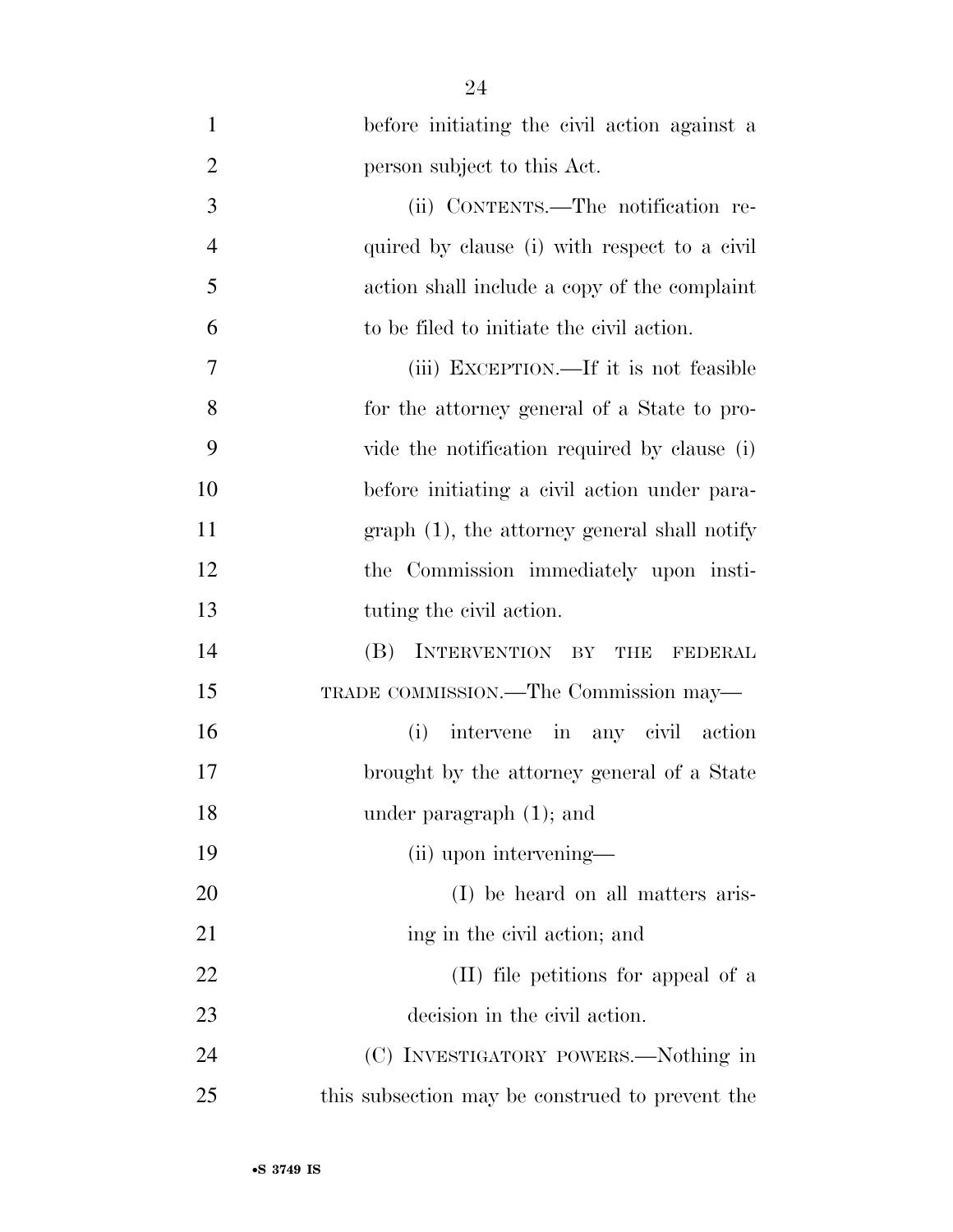attorney general of a State from exercising the powers conferred on the attorney general by the laws of the State to conduct investigations, to administer oaths or affirmations, or to compel the attendance of witnesses or the production of documentary or other evidence. (3) ACTION BY THE FEDERAL TRADE COMMIS- SION.—If the Commission institutes a civil action with respect to a violation of this Act, the attorney general of a State may not, during the pendency of such action, bring a civil action under paragraph (1) of this subsection against any defendant named in the complaint of the Commission for the violation with respect to which the Commission instituted such action. 16 (4) VENUE; SERVICE OF PROCESS.— (A) VENUE.—Any action brought under paragraph (1) may be brought in— (i) the district court of the United States that meets applicable requirements relating to venue under section 1391 of 22 title 28, United States Code; or (ii) another court of competent juris-

diction.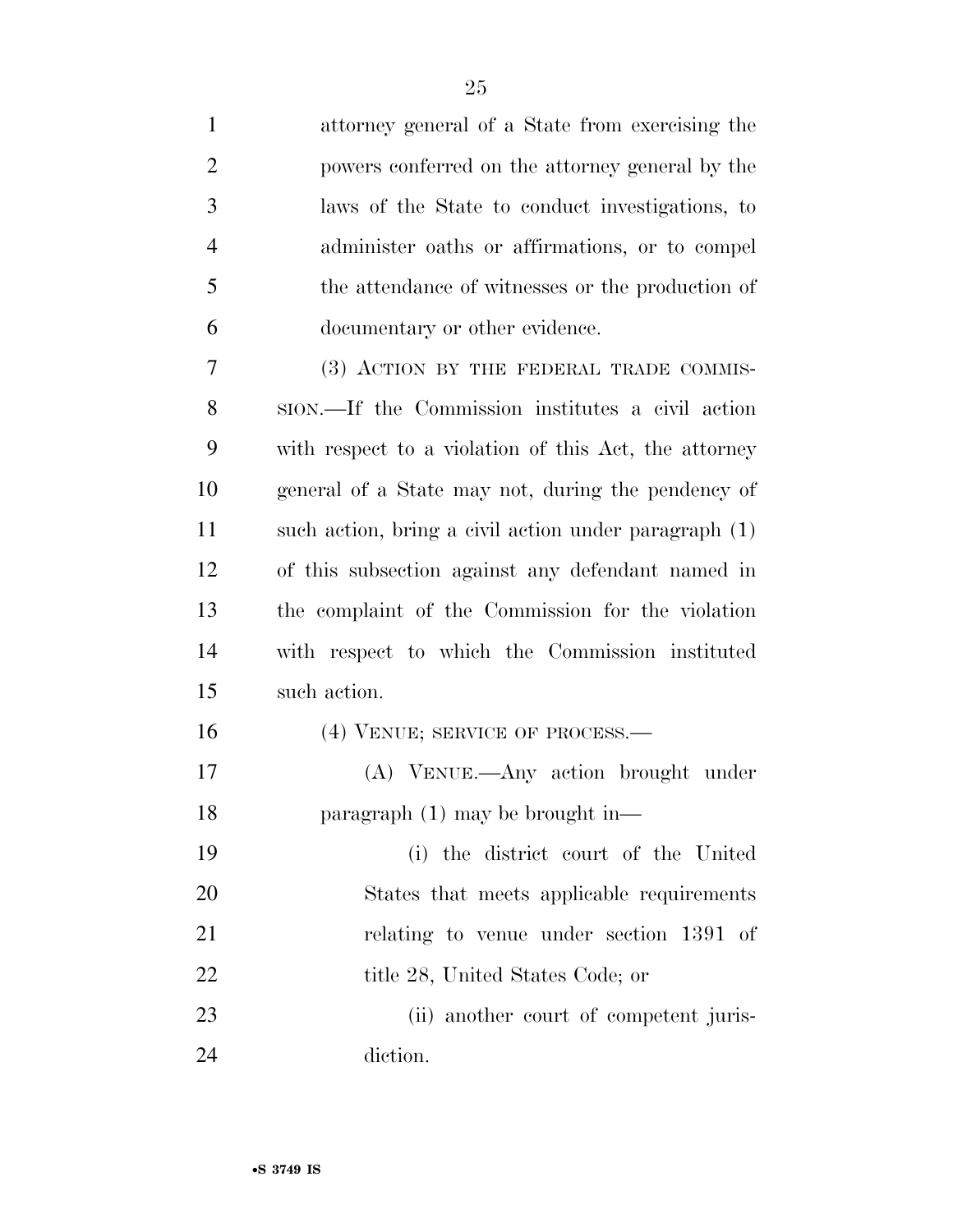| $\mathbf{1}$   | (B) SERVICE OF PROCESS.—In an action           |
|----------------|------------------------------------------------|
| $\overline{2}$ | brought under paragraph (1), process may be    |
| 3              | served in any district in which the defendant— |
| $\overline{4}$ | (i) is an inhabitant; or                       |
| 5              | (ii) may be found.                             |
| 6              | (C) ACTIONS BY OTHER<br>STATE<br>OFFI-         |
| 7              | $\text{CIALS.}$ —                              |
| 8              | (i) IN GENERAL.—In addition to civil           |
| 9              | actions brought by attorneys general under     |
| 10             | paragraph $(1)$ , any other officer of a State |
| 11             | who is authorized by the State to do so        |
| 12             | may bring a civil action under paragraph       |
| 13             | (1), subject to the same requirements and      |
| 14             | limitations that apply under this sub-         |
| 15             | section to civil actions brought by attor-     |
| 16             | neys general.                                  |
| 17             | (ii) SAVINGS PROVISION.—Nothing in             |
| 18             | this subsection may be construed to pro-       |
| 19             | hibit an authorized official of a State from   |
| 20             | initiating or continuing any proceeding in     |
| 21             | a court of the State for a violation of any    |
| 22             | civil or criminal law of the State.            |
| 23             | (c) PRIVATE RIGHT OF ACTION.                   |
| 24             | (1) ENFORCEMENT BY INDIVIDUALS.—               |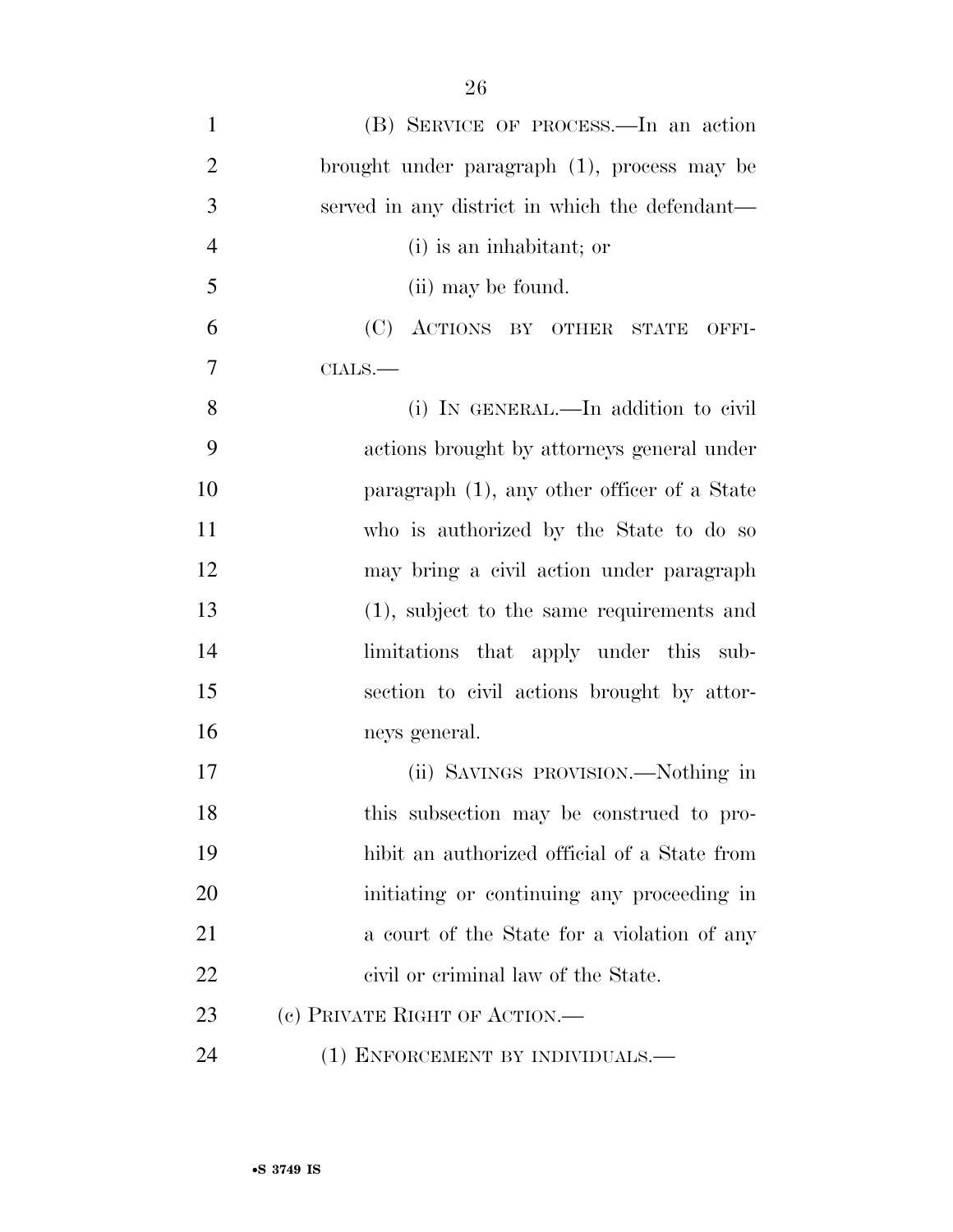| $\mathbf{1}$   | (A) IN GENERAL.—Any individual alleging           |
|----------------|---------------------------------------------------|
| $\overline{2}$ | a violation of this Act may bring a civil action  |
| 3              | in any court of competent jurisdiction, State or  |
| $\overline{4}$ | Federal.                                          |
| 5              | (B) RELIEF.—In a civil action brought             |
| 6              | under paragraph $(1)$ in which the plaintiff pre- |
| 7              | vails, the court may award—                       |
| 8              | (i) an amount not less than $$100$ and            |
| 9              | not greater than \$1,000 per violation            |
| 10             | against any person who negligently violates       |
| 11             | a provision of this Act;                          |
| 12             | (ii) an amount not less than \$500 and            |
| 13             | not greater than \$5,000 per violation            |
| 14             | against any person who recklessly, will-          |
| 15             | fully, or intentionally violates a provision of   |
| 16             | this Act;                                         |
| 17             | (iii) reasonable attorney's fees and              |
| 18             | litigation costs; and                             |
| 19             | (iv) any other relief, including equi-            |
| 20             | table or declaratory relief, that the court       |
| 21             | determines appropriate.                           |
| 22             | (C) INJURY IN FACT.—A violation of this           |
| 23             | Act with respect to the emergency health data     |
| 24             | of an individual constitutes a concrete and par-  |
| 25             | ticularized injury in fact to that individual.    |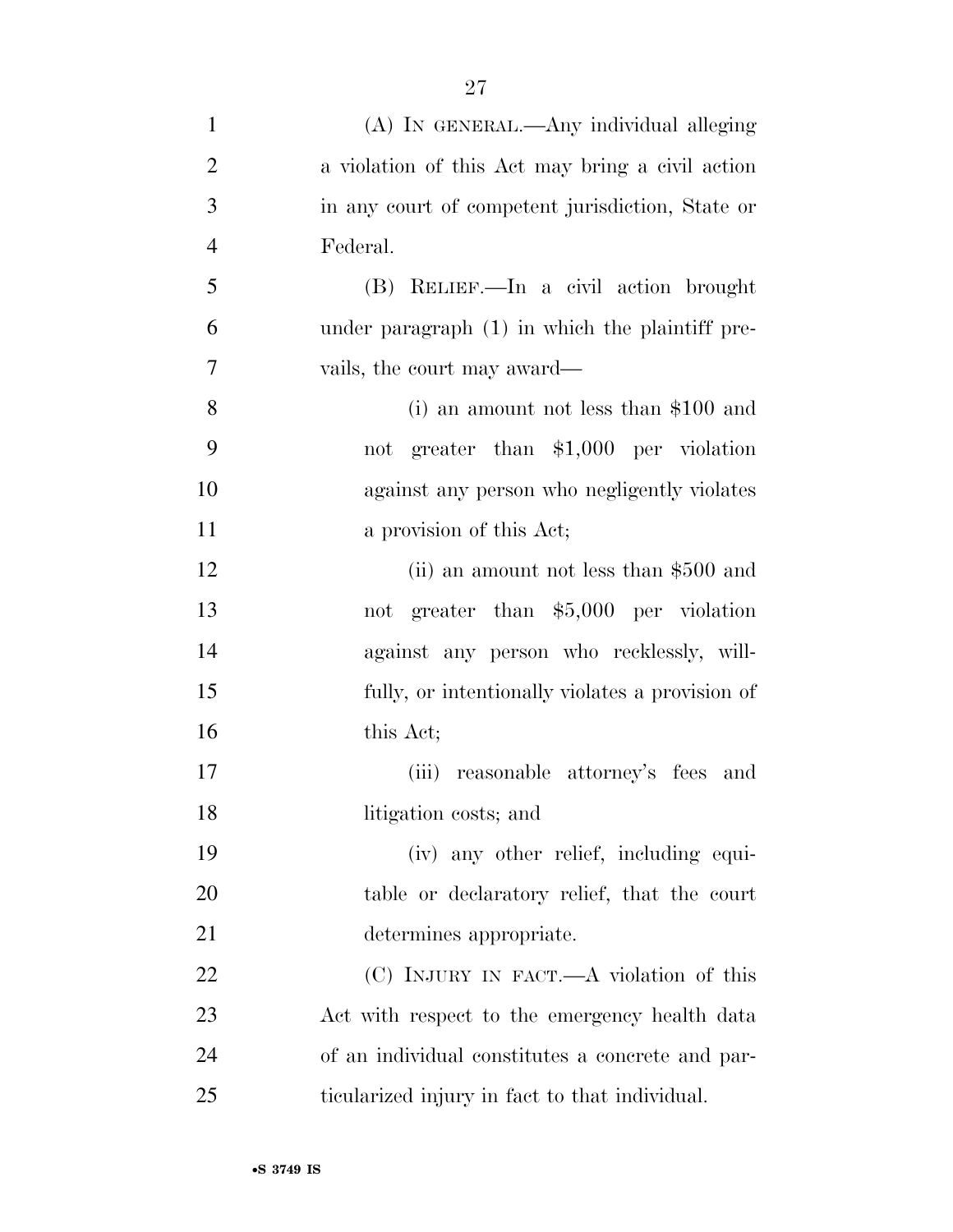| $\mathbf{1}$   | (2) INVALIDITY OF PRE-DISPUTE ARBITRATION                                |
|----------------|--------------------------------------------------------------------------|
| $\overline{2}$ | JOINT<br><b>AGREEMENTS</b><br><b>AND</b><br>PRE-DISPUTE<br><b>ACTION</b> |
| 3              | WAIVERS.-                                                                |
| $\overline{4}$ | (A) IN GENERAL.—Notwithstanding any                                      |
| 5              | other provision of law, no pre-dispute arbitra-                          |
| 6              | tion agreement or pre-dispute joint action waiv-                         |
| 7              | er shall be valid or enforceable with respect to                         |
| 8              | a dispute arising under this Act.                                        |
| 9              | (B) APPLICABILITY.—Any determination                                     |
| 10             | as to whether or how this subsection applies to                          |
| 11             | any dispute shall be made by a court, rather                             |
| 12             | than an arbitrator, without regard to whether                            |
| 13             | such agreement purports to delegate such deter-                          |
| 14             | mination to an arbitrator.                                               |
| 15             | (C) DEFINITIONS.—In this subsection:                                     |
| 16             | (i) The term "pre-dispute arbitration"                                   |
| 17             | agreement" means any agreement to arbi-                                  |
| 18             | trate a dispute that has not arisen at the                               |
| 19             | time of making the agreement.                                            |
| 20             | (ii) The term "pre-dispute joint-action"                                 |
| 21             | waiver" means an agreement, whether or                                   |
| 22             | not part of a pre-dispute arbitration agree-                             |
| 23             | ment, that would prohibit, or waive the                                  |
| 24             | right of, one of the parties to the agree-                               |
| 25             | ment to participate in a joint, class, or col-                           |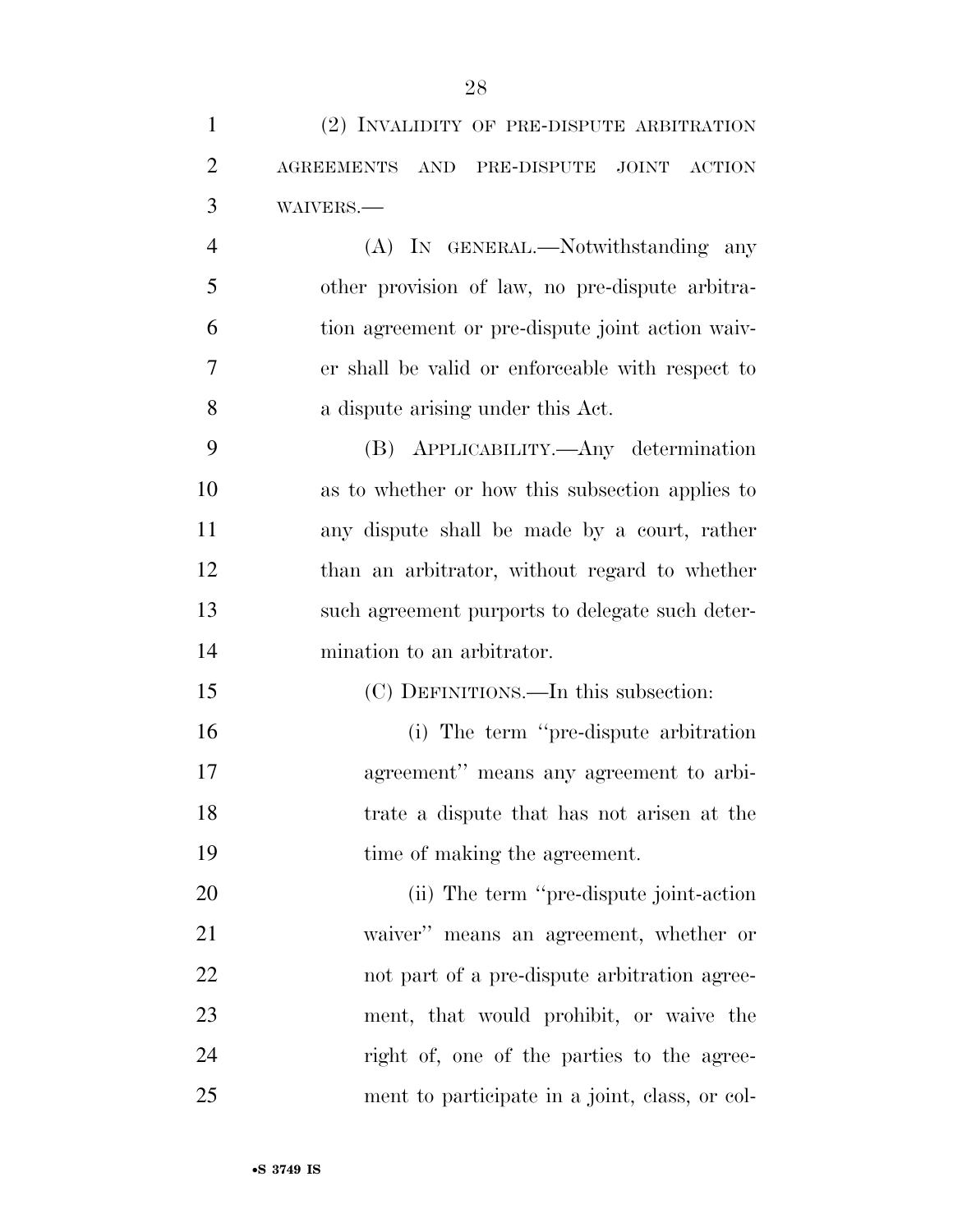- lective action in a judicial, arbitral, admin- istration, or other forum, concerning a dis- pute that has not yet arisen at the time of making the agreement.
- (iii) The term ''dispute'' means any claim related to an alleged violation of this Act and between an individual and a cov-ered organization.

#### **SEC. 7. NONPREEMPTION.**

 Nothing in this Act shall preempt or supersede, or be interpreted to preempt or supersede, any Federal or State law or regulation, or limit the authority of the Com-mission or the Secretary under any other provision of law.

### **SEC. 8. EFFECTIVE DATE.**

 (a) IN GENERAL.—This Act shall apply beginning on the date that is 30 days after the date of enactment of this Act.

 (b) AUTHORITY TO PROMULGATE REGULATIONS AND TAKE CERTAIN OTHER ACTIONS.—Nothing in subsection (a) affects—

 (1) the authority of any person to take an ac-22 tion expressly required by a provision of this Act be- fore the effective date described in such subsection; or